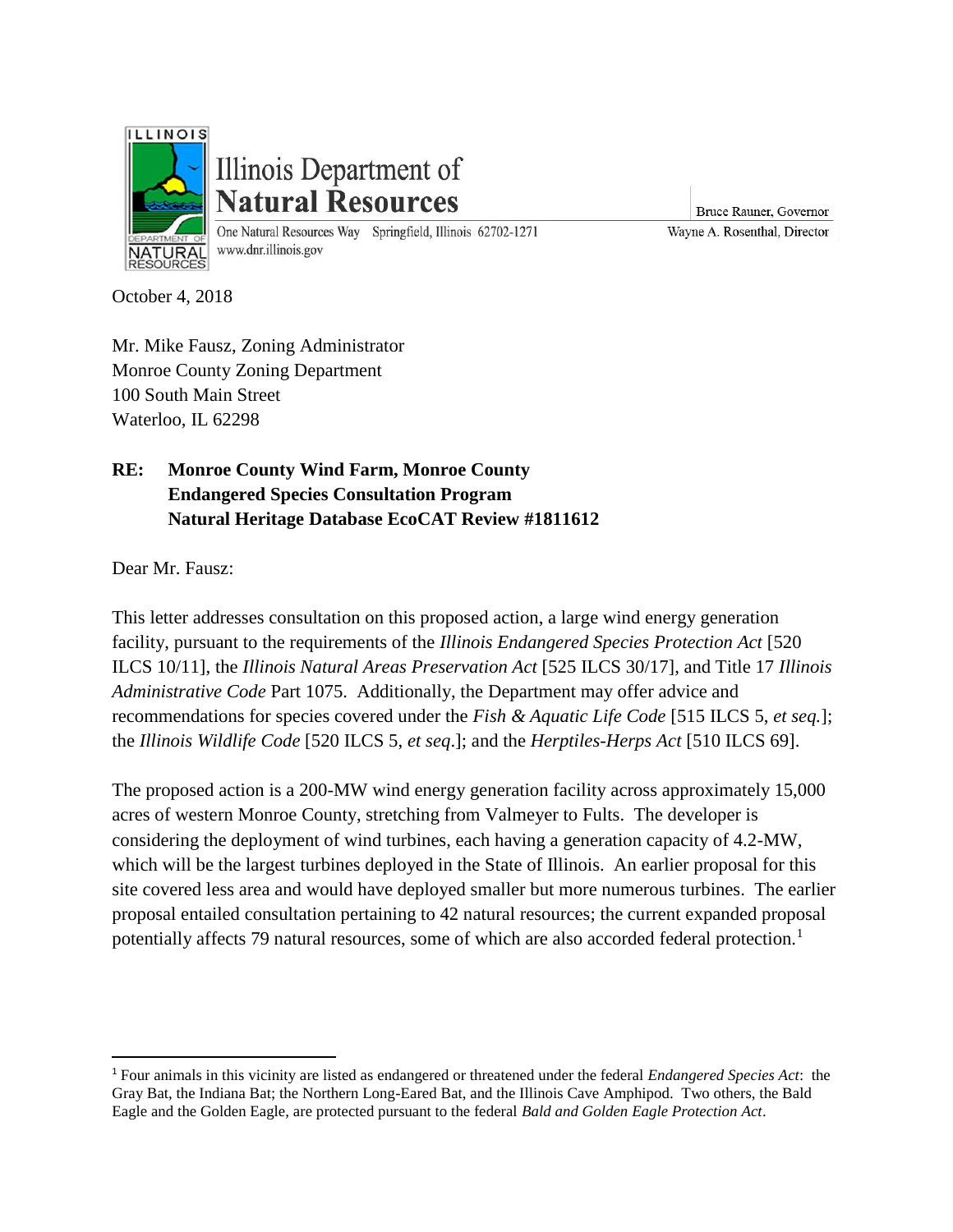The Department's role in the consultation process is to address potential *adverse* effects to Natural Areas and State-listed endangered species, $<sup>2</sup>$  and to fish and wildlife habitat more</sup> generally. This review is not an Environmental Assessment (EA) or Environmental Impact Statement (EIS), such as those produced for compliance with the *National Environmental Policy Act* (NEPA), a federal statute which applies only to actions undertaken, authorized, or funded by the federal government. NEPA analysis is more comprehensive in scope. The Department does not consider and does not state any opinions related to other issues commonly considered in zoning proceedings.

The products of this review are advisory recommendations which the County has the discretion to adopt, modify, or reject in accordance with its powers. The only exception is when the action would be certain to take<sup>3</sup> endangered or threatened animals. In that case, before the County may authorize the project, the applicant must demonstrate it has received an Incidental Take Authorization<sup>4</sup> from the Department of Natural Resources for that species.

The statutes cited above require Monroe County to evaluate whether the action it may authorize might adversely affect or modify these natural resources. The *Illinois Natural Areas Preservation Act* requires the Department to recommend measures to avoid, minimize, or mitigate for adverse effects and adverse modifications, and requires Monroe County to attempt to avoid or mitigate for adverse effects, consistent with the proposed action.<sup>5</sup> No recommendations made by the Department herein should be construed to imply the Department's approval, endorsement, or authorization of the proposed action.

The Department offers the following recommendations:

*Recommendation #1: The Department recommends the County consider an alternate location for this proposed action which will avoid construction over karst geology.* Many of the potential adverse effects of this proposal are related to the character of the underlying ground.

*Recommendation #2: The Department recommends the County consider prohibiting the use of geophysical exploration methods likely to damage or penetrate subterranean voids.* Because local cave systems are numerous and extensive, many standard geophysical exploration methods,

l

<sup>&</sup>lt;sup>2</sup> This is the expressly stated intent of the statutes requiring consultation. While proposed actions may offer many benefits unrelated to natural resources, these lie outside the scope of the consultation process.

<sup>&</sup>lt;sup>3</sup> "Take" means, in reference to animals and animal products, to harm, hunt, shoot, pursue, lure, wound, kill, destroy, harass, gig, spear, ensnare, trap, capture, collect, or to attempt to engage in such conduct. "Take" means, in reference to plants and plant products, to collect, pick, cut, dig up, kill, destroy, bury, crush, or harm in any manner. 520 ILCS 10/2.

<sup>4</sup> Pursuant to the *Illinois Endangered Species Protection Act*, the Department may authorize taking that is otherwise prohibited which occurs due to a lawful activity, provided the taking will not jeopardize the survival or recovery of the species within the State of Illinois. 520 ILCS 10/5.5. See also 520 ILCS 10/11(b).

<sup>5</sup> 525 ILCS 30/17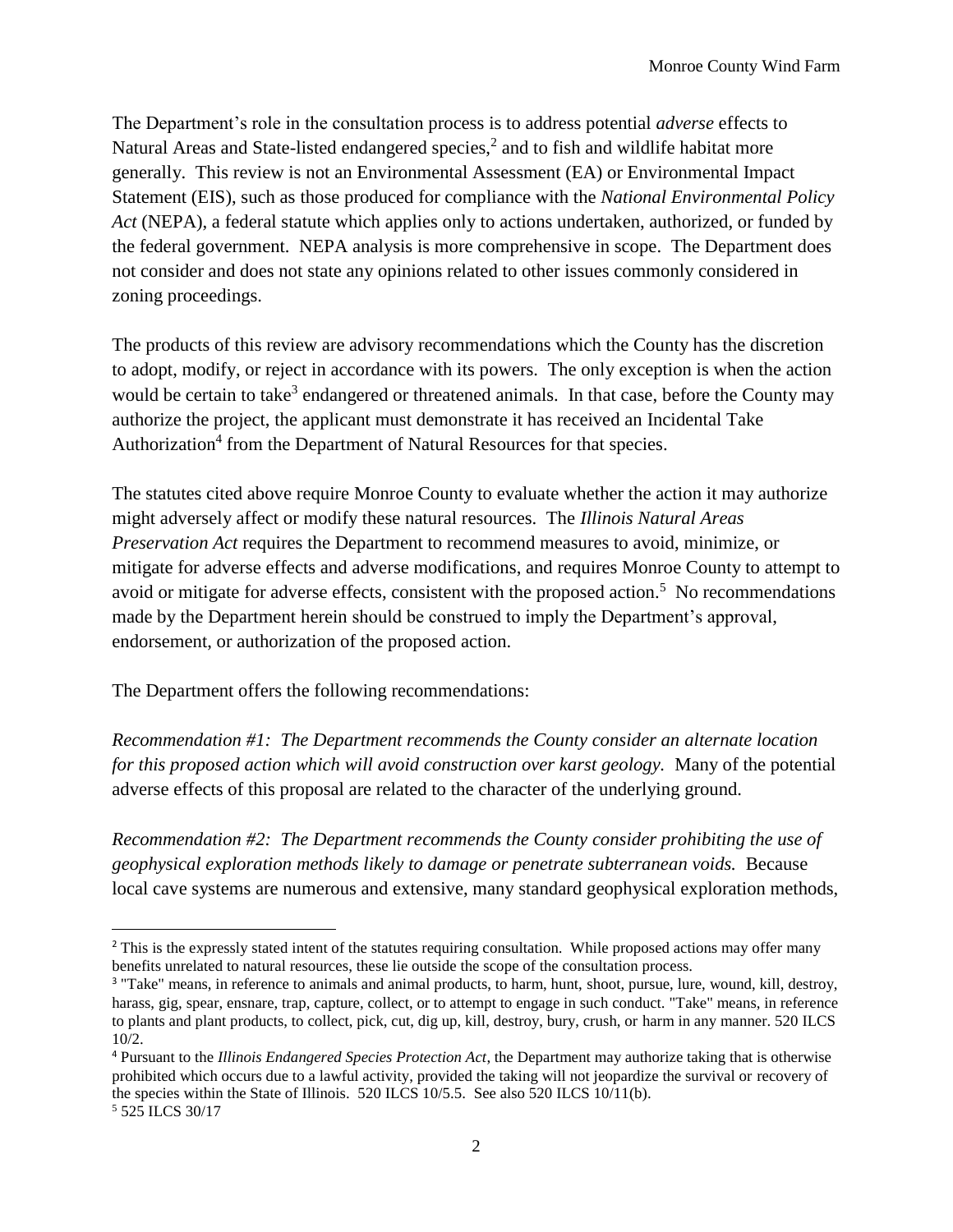especially test drilling, may result in adverse modification of distant Nature Preserves and the incidental taking of endangered or threatened cave-dwelling animals.

*Recommendation #3: The Department recommends the County consider prohibiting the siting of any wind turbine within one mile of any Nature Preserve or Land & Water Reserve.* The Department recognizes such a prohibition, given the number of such areas and their distribution around the perimeter of the requested area, will place much of the proposed project area offlimits. This recommendation is consistent with the Department's recommendations for all other wind farms in Illinois, although the Department believes this distance may be inadequate to protect these areas from the adverse effects of turbines of the size contemplated for this proposal. The Department has no experience with such large turbines, which have been deployed nowhere else in Illinois.

*Recommendation #4: The Department recommends the County consider prohibiting the siting of any wind turbine within one mile of any State Park.* Any lands owned by the Department of Natural Resources are State Parks by virtue of such ownership. All such lands near the proposed action contain Illinois Natural Areas Inventory (INAI) Sites eligible for dedication as Nature Preserves and warrant similar levels of protection. The Department believes this distance may be inadequate to protect these areas from the adverse effects of turbines of the size contemplated for this proposal.

*Recommendation #5: The Department recommends the County consider prohibiting the siting of any wind turbine within one-half mile of any INAI Site.* In making this recommendation, the Department is being consistent with its recommendations for all other wind farms in Illinois, although the Department believes this distance is inadequate to protect these areas from the adverse effects of wind turbines. The Department recognizes imposing recommendations #2, #3, #4, and #5 will severely constrain the area available for wind turbine deployment, but this reflects the abundance and distribution of important natural resources in this vicinity.

*Recommendation #6: If the County does not adopt Recommendation #5, the Department recommends the County consider prohibiting the siting of any wind turbine within a Class III Ground Water currently designated by the Illinois Environmental Protection Agency.*<sup>6</sup> This restriction may be inadequate to protect the quality and quantity of ground water within those boundaries; some effects of wind turbine operations, with uncertain consequences, will still be experienced within those boundaries if no turbines are built within them.

*Recommendation #7: The Department recommends the County consider a requirement for the applicant to document baseline seismic conditions in each cave system comprising a portion of a* 

l

<sup>6</sup> All currently-designated Class III ground waters in this area lie within INAI Sites; adoption of Recommendation #5 would render Recommendation #6 unnecessary.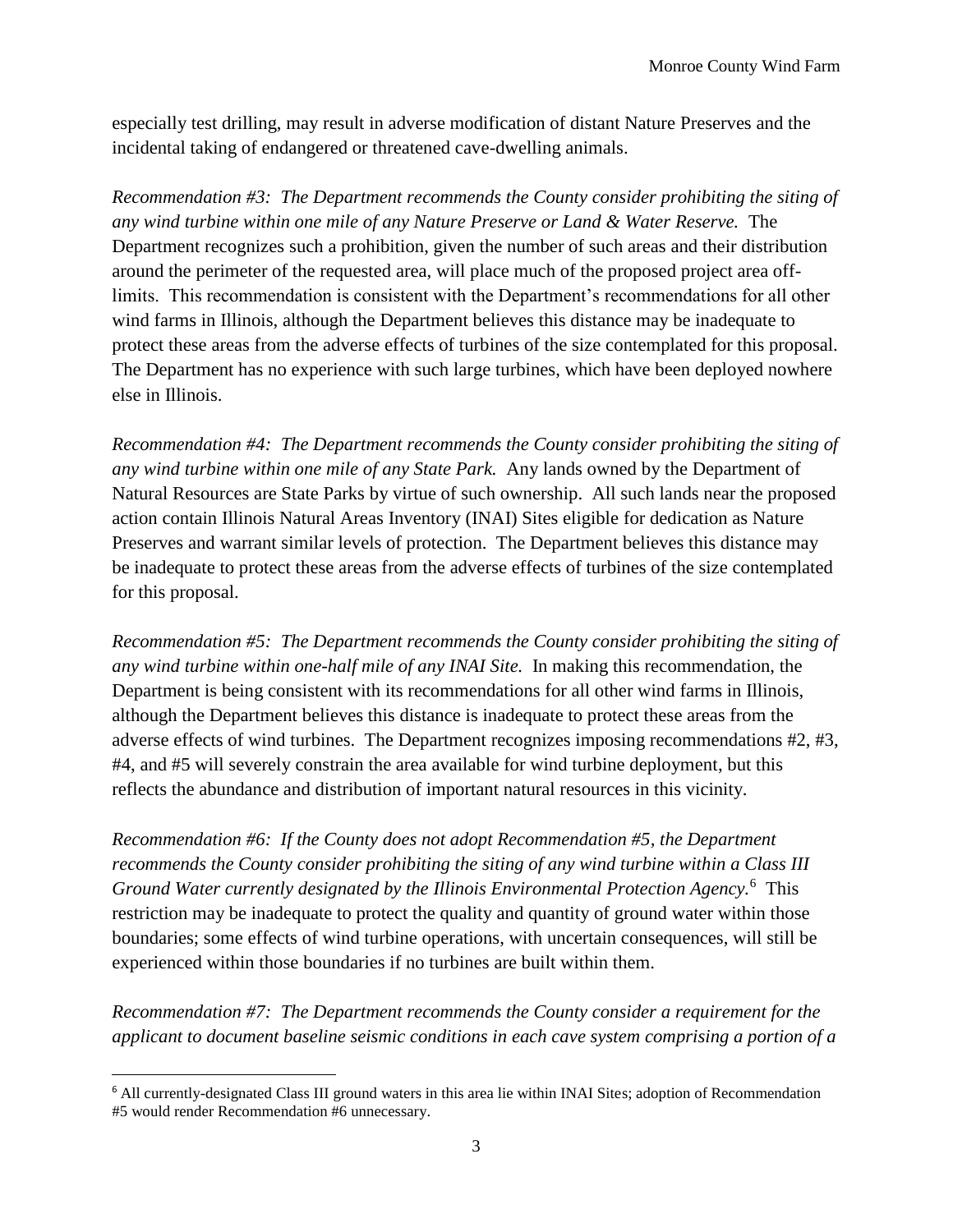*Nature Preserve, INAI Site, or State Park for a period of a full year prior to commencing construction.<sup>7</sup>* The objective of such monitoring would be to identify the source and magnitude of vibrations currently experienced by these systems, such as highways, farming equipment, mining, *etc.*, to enable them to be later distinguished from wind turbine vibrations.

*Recommendation #8: The Department recommends the County consider a requirement for the applicant to document seismic conditions in each cave system comprising a portion of a Nature Preserve, INAI Site, or State Park for a period of a two years after commencing commercial operations.* The objective of such monitoring would be to identify the bearings and magnitudes of vibrations emanating from wind turbines of the project and correlating them with wind speeds. Such monitoring should include the movements of cave structures (speleothems) and any damage apparently related to such vibrations.

*Recommendation #9: The Department recommends the County consider imposing a requirement for the applicant to seek and obtain from the United States Fish & Wildlife Service an Incidental Take Permit, pursuant to Section 10 of the* Endangered Species Act*, for the Illinois Cave Amphipod prior to the commencement of construction.* It is the Department's opinion the applicant cannot avoid the taking of this species during construction and operation of the proposed action.

*Recommendation #10: The Department recommends the County consider imposing a requirement for the applicant to seek and obtain from the Illinois Department of Natural Resources an Incidental Take Authorization, pursuant to Section 5.5 of the* Illinois Endangered Species Protection Act*, for the Illinois Cave Amphipod prior to the commencement of construction.* It is the Department's opinion the applicant cannot avoid the taking of this species during construction and operation of the proposed action.<sup>8</sup>

*Recommendation #11: The Department recommends the County consider imposing a requirement for the applicant to seek and obtain from the United States Fish & Wildlife Service and from the Illinois Department of Natural Resources the required federal and state permits for the Incidental Taking of the Gray Bat, the Indiana Bat, and the Northern Long-Eared Bat.* Curtailment and other minimization measures cannot guarantee that listed bats, which are present year-round at this location, will not be taken.

 $\overline{a}$ 

<sup>&</sup>lt;sup>7</sup> Any form of scientific research conducted within a Nature Preserve or Land & Water Reserve requires a permit from the Illinois Nature Preserves Commission, the Department of Natural Resources, and the owner of the Preserve/Reserve in accordance with Title 17 Part 4015; similarly, scientific research activities in a State Park requires a permit from the Department of natural Resources pursuant to Title 17 Part 110

<sup>8</sup> USFWS and IDNR both exercise jurisdiction over the taking of federally-listed animals which occur in Illinois, although under different laws applying different criteria; a permit from both agencies is necessary to lawfully take such an animal.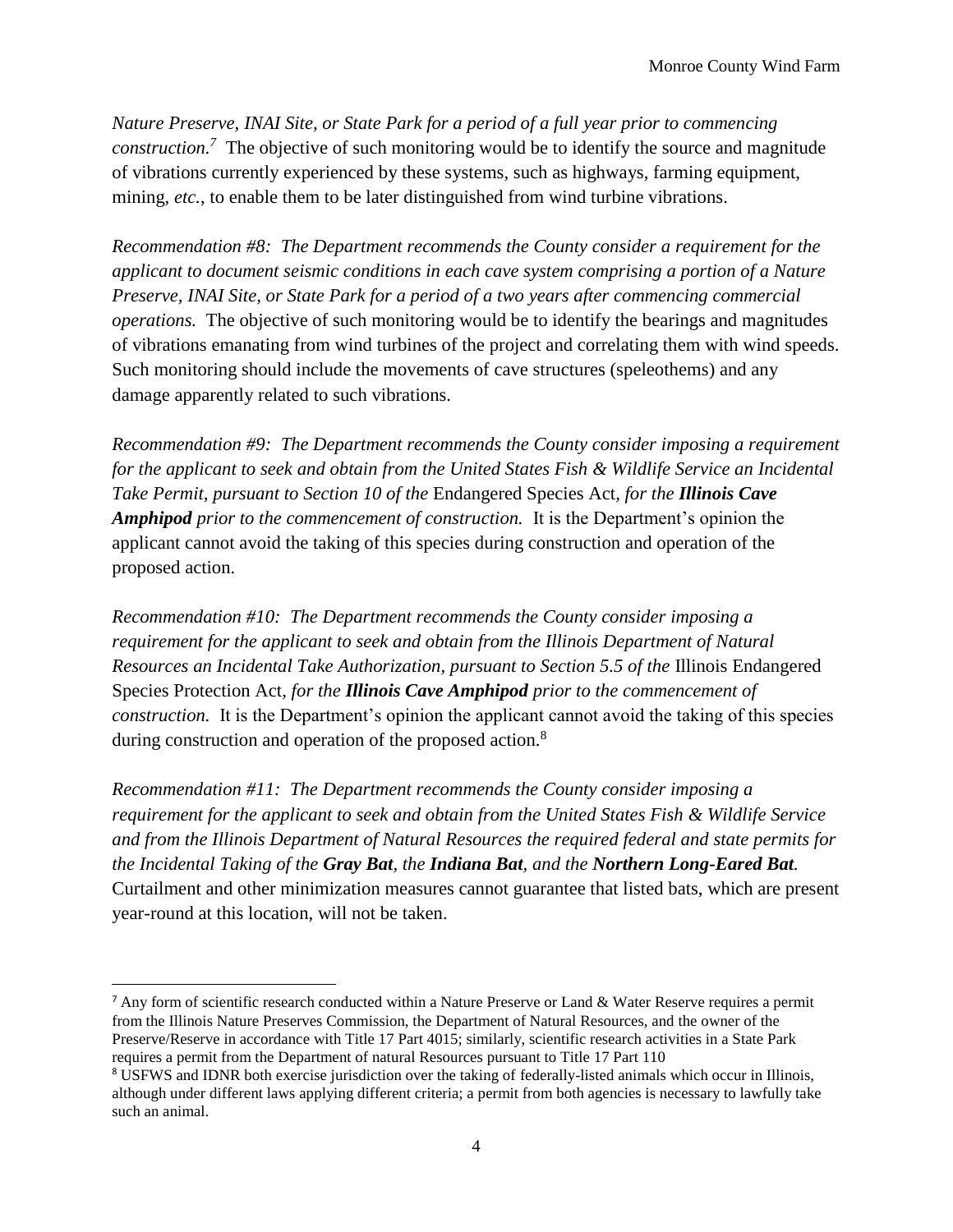*Recommendation #12: The Department recommends the County consider imposing a requirement for the applicant to seek and obtain from the Illinois Department of Natural Resources an Incidental Take Authorization, pursuant to Section 5.5 of the* Illinois Endangered Species Protection Act*, for the Black-Billed Cuckoo. 9* This species has a demonstrated vulnerability to turbine blade collision and mortality and is known to breed in the near vicinity. No effective avoidance measures are known.

*Recommendation #13: The Department recommends the County consider imposing a requirement for the applicant to seek and obtain from the Illinois Department of Natural Resources an Incidental Take Authorization, pursuant to Section 5.5 of the* Illinois Endangered Species Protection Act*, for the Madonna Cave Springtail.* No effective avoidance measures are known.

*Recommendation #14: The Department recommends the County consider imposing a requirement for the applicant to seek and obtain from the Illinois Department of Natural Resources an Incidental Take Authorization, pursuant to Section 5.5 of the* Illinois Endangered Species Protection Act*, for the Coachwhip*, *Great Plains Ratsnake*, *Flathead Snake*, *Timber Rattlesnake, Eastern Narrowmouth Toad*, *and the Common Striped Scorpion.* Each of these species is likely to be harassed, a form of prohibited taking, by turbine operations, and will have varying degrees of vulnerability to death or injury during construction.

*Recommendation #15: The Department recommends the County consider requiring the applicant to document to the County its contacts with the U.S. Fish & Wildlife Service pertaining to potential adverse effects to Bald Eagles. The summer and winter populations of Bald Eagles within ten miles of the proposed action are significant*. The protection of Bald Eagles is a federal responsibility.

*Recommendation #16: The Department recommends the County consider imposing a requirement for the applicant to curtail turbine operations below wind speeds of 5.0 meters per second between sunset and sunrise during the entire year whenever air temperatures rise above 50 °F to conserve endangered, threatened, and non-listed bats.* This measure is usually recommended during only the fall migration period, but the presence of hibernation sites within and adjacent the proposed action, and the low reach of the rotor arc support the protection of *Myotis* species whenever they are active outside the caves. Given the variability of temperatures at this latitude in the winter, a year-round requirement is appropriate. This measure will also reduce the mortality of non-listed bats by fifty percent or more and benefit nocturnal wildlife.

*Recommendation #17: The Department recommends the County consider imposing a requirement for the applicant to immobilize (feather) turbine rotors, regardless of wind speeds, for two hours after sunset and two hours prior to sunrise from April 15 to May 21 and again* 

<sup>9</sup> The requirements of Section 5.5 are set forth in Title 17 Part 1080.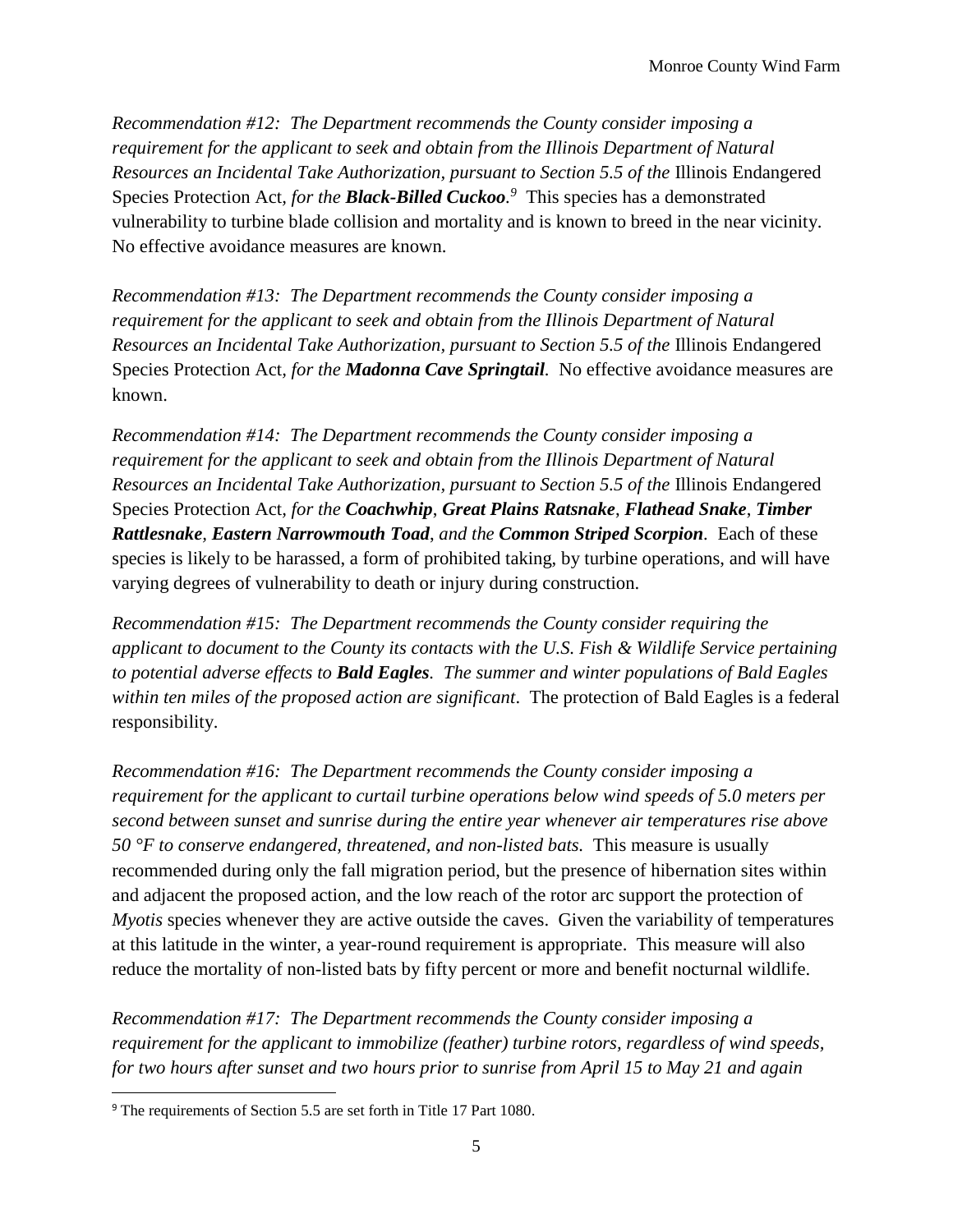*from September 1 to October 15, the peaks of spring and fall avian migrations, to reduce mortality among migratory birds.* This measure will reduce mortality risk to night-flying migratory birds and benefit nocturnal wildlife.

*Recommendation #18: The Department recommends the County consider imposing a requirement the applicant conduct three years of mortality monitoring to statistically quantify bird and bat mortality, by species, due to turbine operations, using methods approved by the*  Department.<sup>10</sup> If the County cannot do so, or chooses not to do so, the applicant should consider implementing such a program to document the level of mortality experienced and the species affected.

*Recommendation #19: The Department recommends the County consider imposing a requirement the applicant report to the County and to the Department of Natural Resources the discovery of any "mass mortality" event consisting of ten or more animal carcasses beneath a turbine within 24 hours.* This measure will allow the County and/or the Department to investigate the potential causes of such an event.

The Department offers the following support for these recommendations.

#### **Turbine Deployment Above and Adjacent Karst Geologic Formations.**

 $\overline{\phantom{a}}$ 

The proposed wind farm will not be the first wind energy facility in North America deployed on a karst<sup>11</sup> landscape: wind energy facilities have been constructed on karst areas in Texas, New York, Oklahoma, Iowa, and Minnesota, among others.<sup>12</sup> The risks karst geology poses to wind turbines can be overcome by several technological means, but the same cannot be said of the risks wind turbines pose to karst geology, particularly where karst features are of unique importance. Several of the engineering methods employed to overcome karst risk to turbines make no allowance for preserving the physical or ecological integrity of karst features.

• Karst landscapes are known for their risk of sinkhole formation beneath human infrastructure, posing dangers to roads, sewers, water lines, and buildings. Wind turbines pose unusual challenges in such a landscape.

<sup>&</sup>lt;sup>10</sup> Persons collecting, handling, or disposing of fish & wildlife taken from the wild are required to hold scientific collector permits from the IDNR pursuant to Title 17 Ill. Admin. Code Part 520 and Part 1070.

<sup>&</sup>lt;sup>11</sup> "Karst" is defined as "A terrain, generally underlain by limestone or dolomite, in which the topography is chiefly formed by the dissolving of rock and which may be characterized by sinkholes, sinking streams, closed depressions, subterranean drainage, and caves." Monroe, W.H., 1970, A Glossary of Karst Terminology: U.S. Geological Survey, Water-Supply Paper 1899, 26 p.

 $12$  Bangsund, William J. and Johnson, Kenneth S.; Evaluating Karst Risk at Proposed Windpower Projects;  $13<sup>th</sup>$ Sinkhole Conference; National Cave and Karst Research Institute; Carlsbad, New Mexico; 2013; pp.27-36.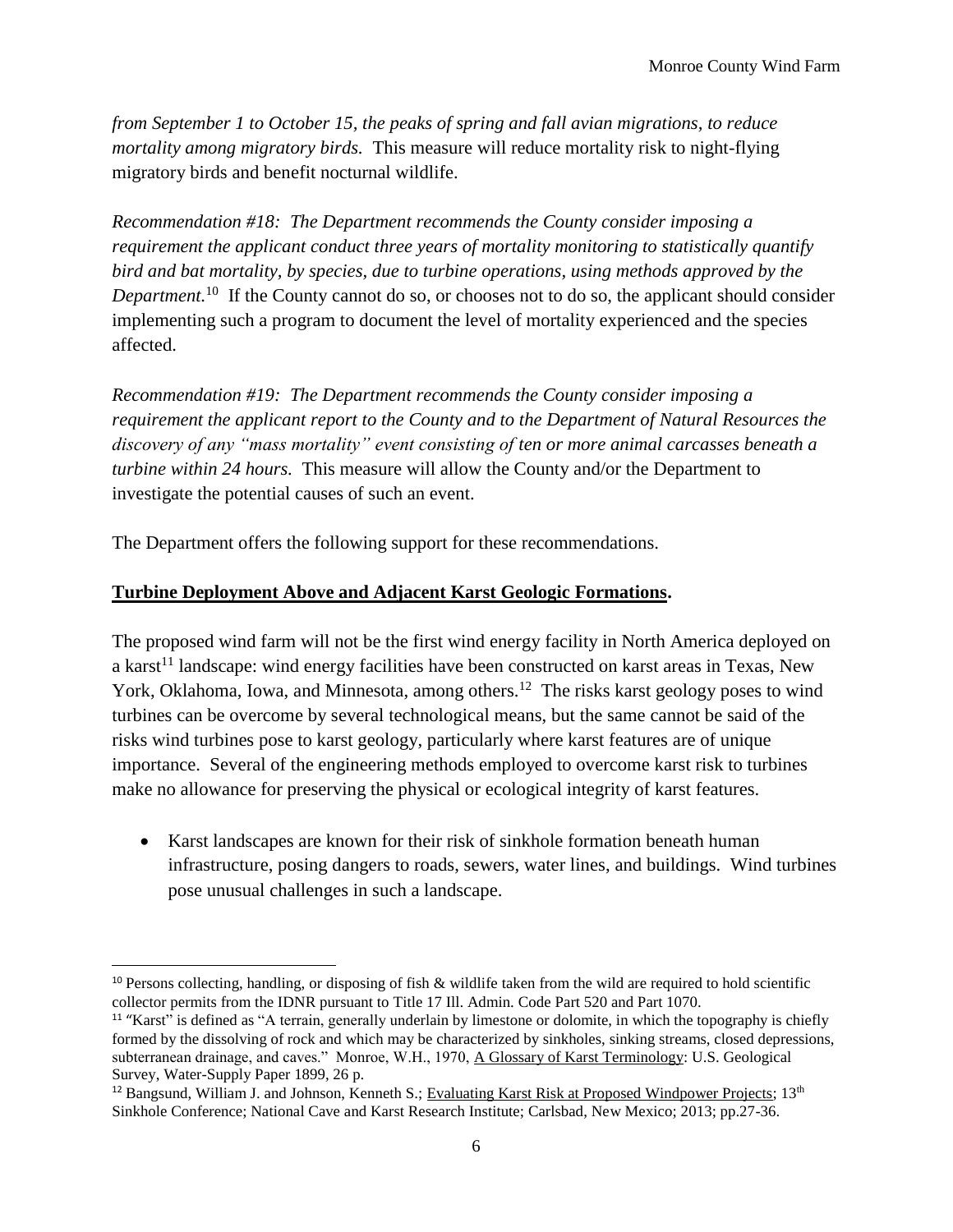- For proper operation, wind turbines must remain vertical, which any land subsidence might alter.
- The wind turbines envisioned for this project are the heaviest in North America; this weight will be concentrated in a relatively small area and will require deeply-excavated foundations which may encounter or enlarge existing voids.
- Wind turbines will generate and transmit vibrations to underground strata, potentially altering subterranean formations and affecting underground water flow and water quality, as well as underground flows of air, which in turn will affect subterranean animals, which in Monroe County include endangered or threatened species. Subterranean animals are likely to be directly affected by such vibrations.

Avoiding geologic hazards is essential to the success of long-term projects such as wind farms. An earlier proposal for a wind farm in another central Illinois county was withdrawn when the developer realized most of the selected area had been undermined for coal in the early Twentieth Century and that mine subsidence in the area was common. The abundance of sinkholes in the Monroe County Sinkhole Plain poses similar issues which render the area challenging for this type of energy development.

Subassemblies of the turbines proposed for installation in Monroe County weigh as much as 70 metric tons (77 tons, U.S. standard), a figure the manufacturer supplies for purposes of seeking road transportation weight limit permits. This likely reflects the weight of the turbine nacelle;<sup>13</sup> other components will weigh less, but when fully-assembled the entire machine will weigh much more. This does not include the weight of the concrete foundation, which will exceed 400 cubic yards of concrete, the amount required for much smaller machines in non-karst areas. More extensive foundations are recommended in karst terrain, to bridge any possible existing or developing voids. This will increase the weight of the entire installation considerably.

The limestone bedrock in this area is overlain by an average of 10 meters of soil. About half of that soil depth will be removed and replaced by the concrete foundation. The risk to wind turbines of support failure is quite high where soils are thinner than 25 meters above karst formations,  $^{14}$  as is the case in this region. In some places the overlying soil may be thin enough the turbine foundation will be placed directly on or in the bedrock. Voids which can support the existing weight of rock and soils may collapse under the added weight and motion of an installed wind turbine.

<sup>&</sup>lt;sup>13</sup> With respect to wind turbines, the nacelle is the streamlined structure to which the rotor is attached, containing the gearbox, drive-train, and generator, which sits atop the supporting tower.

<sup>14</sup> Bangsund and Johnson, ibid.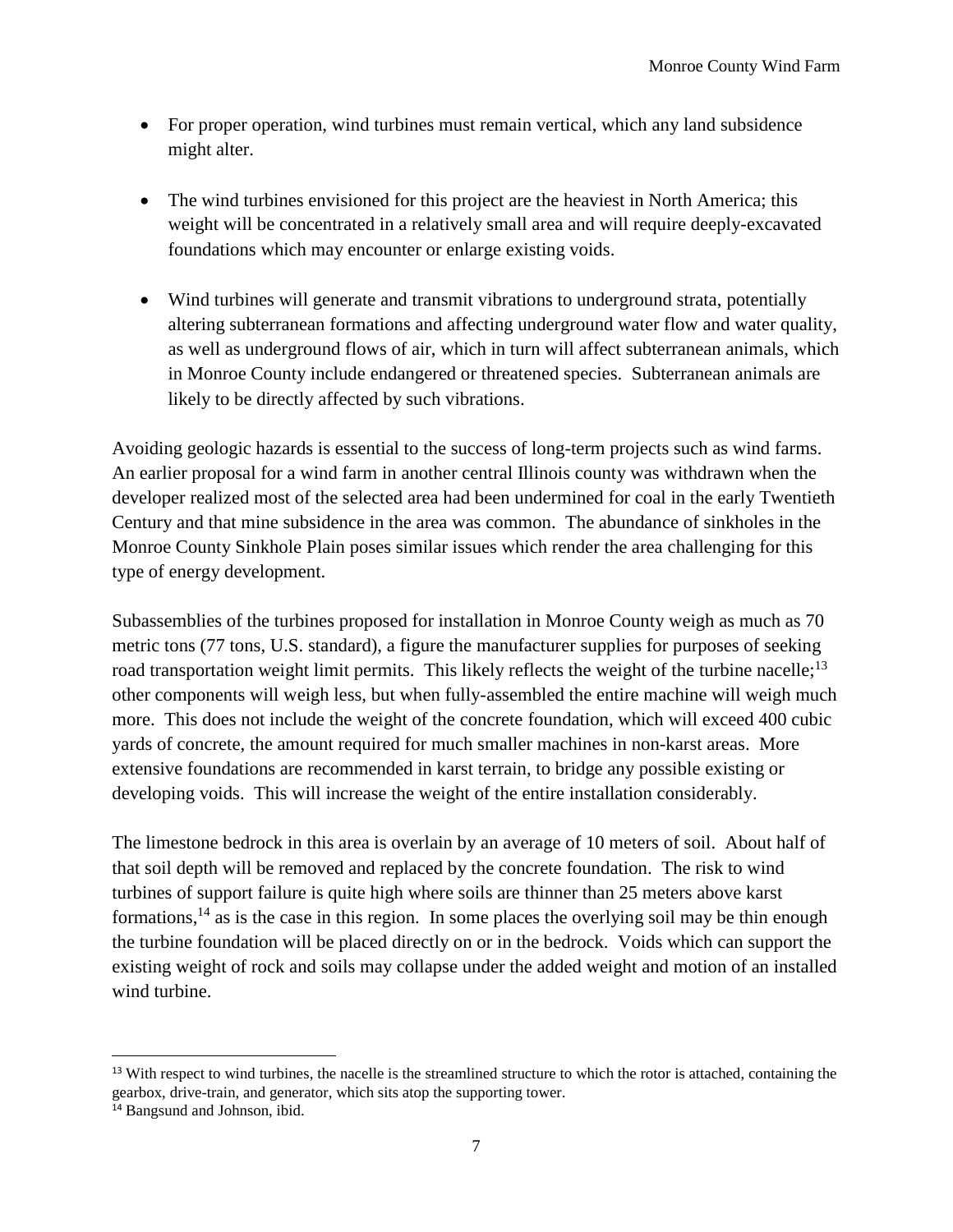It will be imperative when siting these machines to place them where no voids exist directly underneath them. Doing so requires extensive geophysical exploration and test drilling to identify the presence of voids. At other wind farms built over karst, voids have been filled with grout to provide support. Neither test drilling nor void-filling are acceptable procedures in this region due to their high adverse impacts to the subterranean environment, including endangered species and Nature Preserves.

Wind turbines are subject to significant horizontal pressures from the wind, even when they are not operating. These pressures, applied from every point of the compass as winds shift, plus the motions of the rotors will transmit vibrations into the soil and bedrock, where they will interact with the vibrations emanating from 49 identical machines.

A paper recently published in Europe reports that the performance of a seismographic array intended to monitor earthquakes has been degraded by wind turbines (considerably smaller than those proposed here) sited within three miles, and its instruments pick up vibrations from turbines sited more than nine miles away. Instruments as deep as 100 meters (over 330 feet) have recorded wind turbine vibrations.<sup>15</sup> Monroe County caves are much closer to the surface.

The authors were primarily concerned with "noise" in frequencies between 1 and 7 Hertz (Hz), the low frequencies where earthquake monitoring is done, and did not discuss vibrations from higher wind speeds. They established a direct correlation between signal strength in this frequency range and wind speeds at the turbines up to 6 meters/second.<sup>16</sup> The turbines proposed for this project will operate at wind speeds between 3 m/s and 23 m/s.

While the authors of that research were not concerned with the effects of wind turbines on the physical integrity of the underlying bedrock, their findings give cause for concern on that score. The proposed turbine array will stretch about 15 miles from end-to-end and nearly five miles at its widest point. Points in the bedrock nine miles or more from the project boundary may receive vibrations from the array, affecting a much larger area than the wind farm itself.

The German scientists also discovered turbine noise at the 1.15 Hz frequency behaved differently than at other frequencies, not dissipating but maintaining its strength over long distances. They attributed this to waves reflecting internally from the top and bottom of the limestone formation.

 $\overline{\phantom{a}}$ <sup>15</sup> Stammler and Ceranna; "Influence of Wind Turbines on Seismic Records of the Gräfenberg Array;" Seismological Research Letters; Volume 87, Number 5; September/October 2016; pp. 1075-1081.

<sup>&</sup>lt;sup>16</sup> Wind speeds higher than 6 m/s produced vibrations at frequencies of no importance to earthquake detection and so were not of interest to their research, but vibrations produced by such wind speeds may be important to the continued stability of subsurface structures.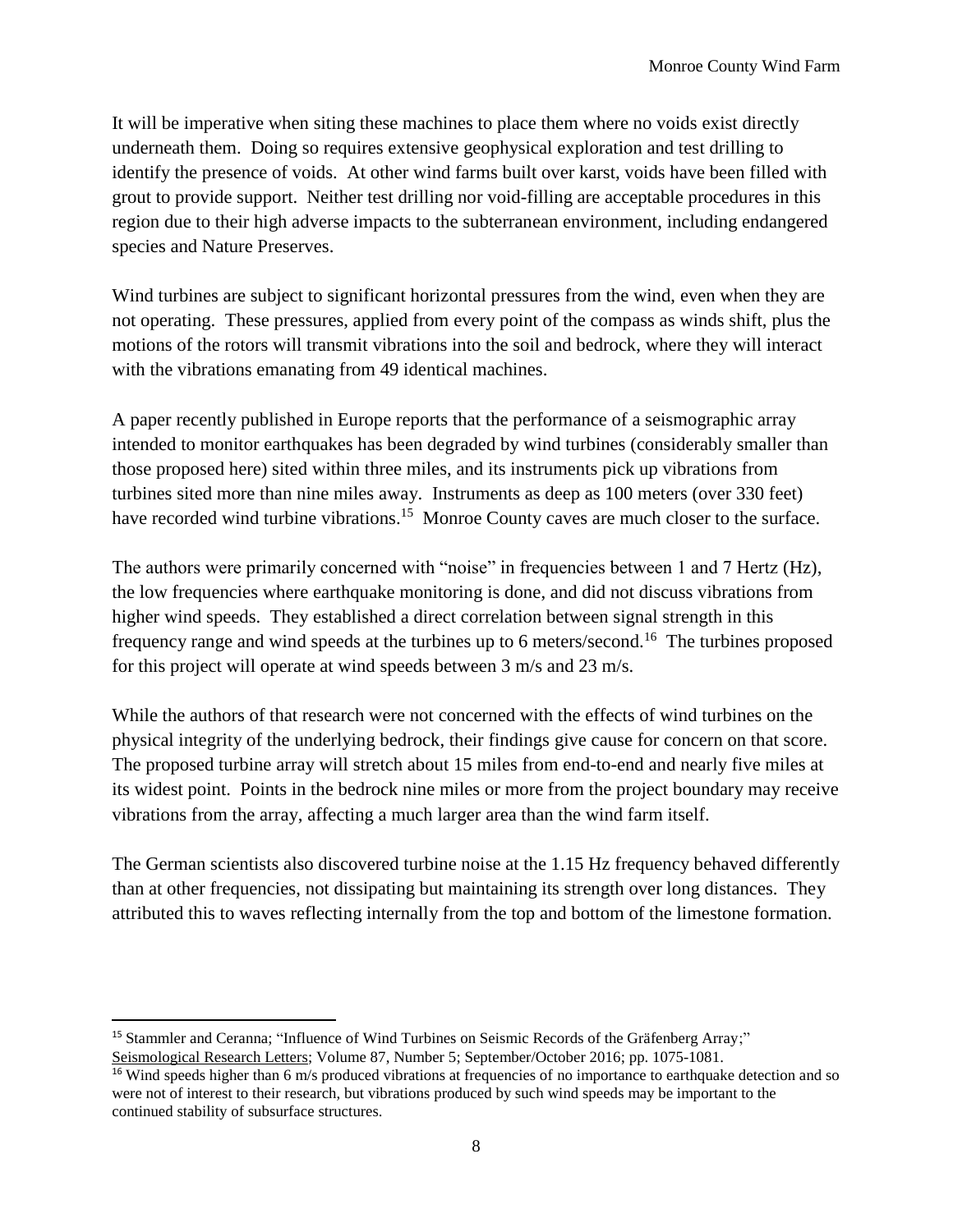The behavior and movement of such waves around underground voids and chambers is difficult to predict. While the movement of rock particles will be on the scale of nanometers,  $17$  wind turbines operate 24 hours a day, 365 days a year, except when there is no wind or during maintenance. It will not be waves from just one machine – waves from 50 machines will be interacting with each other, sometimes cancelling each other (interference), sometimes reinforcing each other (amplification), and the locations where these interactions occur will vary with wind speed, which alters their frequency/wavelength. These vibrations may increase or decrease the movement of water through the limestone matrix; may stir up cave sediments, thus altering subterranean water quality; and may damage delicate speleothems which have grown for thousands of years.<sup>18</sup> They may produce accelerated movement of soil particles, resulting in the opening of new sinkholes, possibly some distance from a wind turbine.

Such potential consequences have important implications for underground stream systems and subterranean wildlife. Every new sinkhole alters the flow of air in cave systems, with important ramifications to temperature and humidity critical to the essential habitats of cave fauna, and every new sinkhole is a potential new source of water pollution, another threat to cave-dwelling species. Available studies of wind turbine underground vibration phenomena have not been concerned with biological or ecological implications.

#### **Subterranean Issues**

 $\overline{a}$ 

The cave ecosystems of Southwestern Illinois, denoted as "aquatic cave communities" or "terrestrial cave communities," provide essential habitat<sup>19</sup> for more than 200 species of animals partly or exclusively adapted to subterranean conditions. All are relatively rare, if not unique to Illinois, and several are listed as endangered or threatened by the federal or State governments.<sup>20</sup>

The most unique of these is the **Illinois Cave Amphipod**, *Gammarus acherondytes*, a half-inch shrimp-like creature which historically was known from six cave systems within a ten-mile radius of the City of Waterloo, and from nowhere else in the world. However, an intensive survey of 25 local cave systems in 1995 found *G. acherondytes* to be present in only three, a reduction which led directly to its federal listing in 1998 as "endangered." Subsequent investigations have increased the number of local cave systems in which it is found to ten, although its numbers are low everywhere.

<sup>17</sup> One nanometer equals one-billionth of a meter.

<sup>&</sup>lt;sup>18</sup> "Speleothem" encompasses underground structures resulting from the deposition of dissolved carbonates over time. Stalagmites and stalactites are well-known types of speleothems, which also include structures such as straws, draperies, columns, and flow walls.

 $19$  "Essential Habitat" means the specific ecological conditions required by a species for its survival and propagation, or physical examples of these conditions. [520 ILCS 10/2].

<sup>&</sup>lt;sup>20</sup> All federally-listed species occurring in Illinois are automatically State-listed species, as well. The State has listed other species based on its own criteria. See Title 17 Illinois Administrative Code Parts 1010 and 1050. Both USFWS and IDNR exercise jurisdiction over federally-listed species.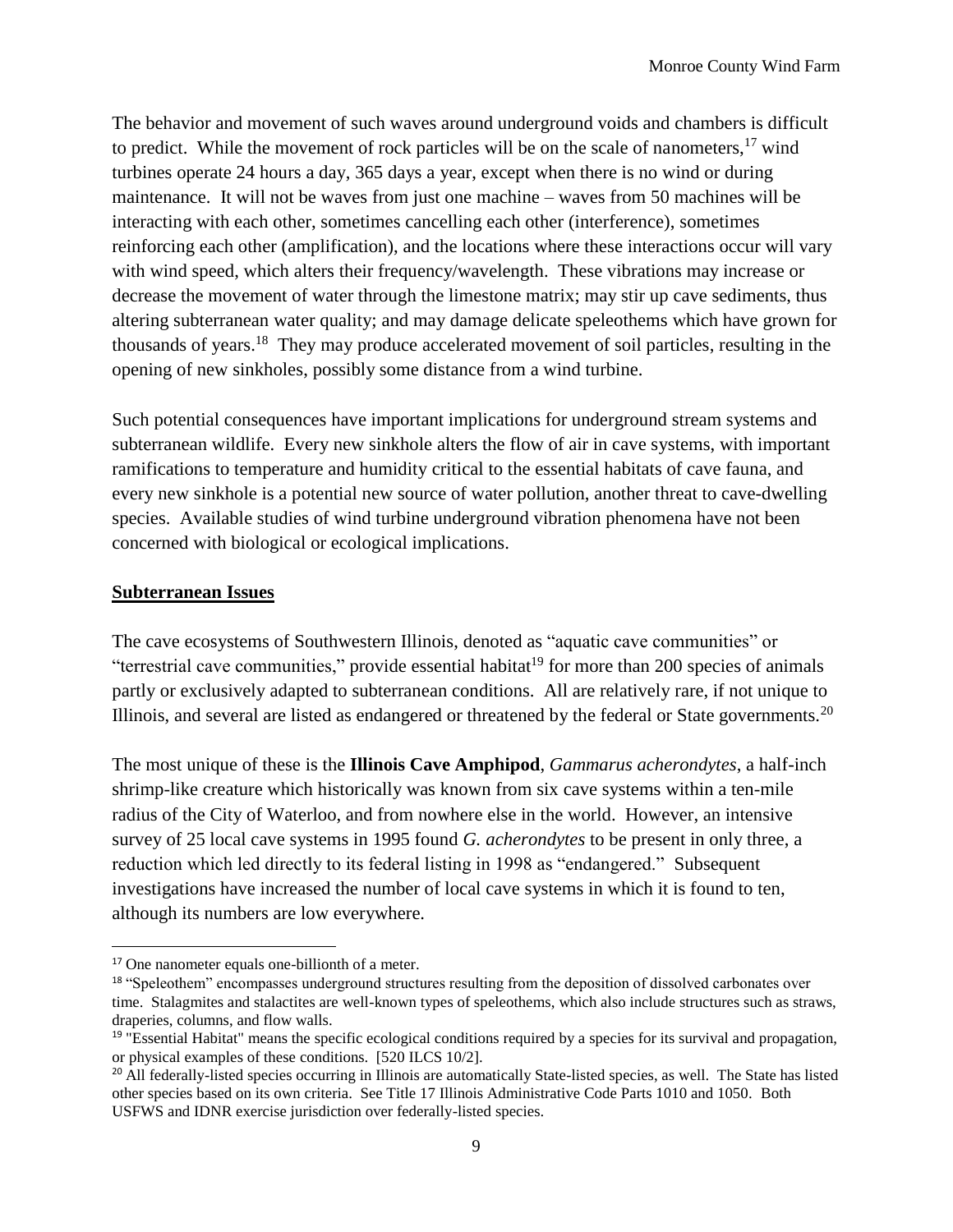The Illinois Cave Amphipod is a "stygobite," found only in the "dark zone" of cave systems; it is intolerant of light. However, it is not the only amphipod found in cave streams; it must compete with "stygophiles," other species of amphipods which do equally well on the surface, near cave openings, and in the dark zones. Because *G. acherondytes* is adapted to a low-nutrient environment, it has a lower metabolic rate than stygophilic species. Thus, it can be outcompeted for food resources where stygophiles are abundant. Amphipods are omnivores, feeding on both organic detritus washed into the cave system and smaller invertebrate animals.

Rain water in large quantities can adversely affect populations of the Illinois Cave Amphipod. In karst areas, rain water, which is typically very low in dissolved oxygen, rapidly enters cave streams, sometimes lowering dissolved oxygen levels below those the Amphipod can tolerate, suffocating many. It may require several years for Amphipod numbers to recover after a series of heavy rains. The rainwater has the most severe effect closest to sinkholes and cave entrances. While this is an entirely natural occurrence, it is happening more frequently due to climate change. The creation of more sinkholes through human action will exacerbate the situation by creating additional pathways for rain water intrusions.

Organic debris and detritus is washed into the cave systems by the same mechanism, but high levels of food favor the dominance of competing stygophilic amphipods, greatly increasing their numbers and extending the areas they dominate farther into the cave systems. This is detrimental to the Illinois Cave Amphipod due to its lower initial numbers and its lower metabolism.

Soil erosion into sinkholes also poses threats to the Cave Amphipod. Agricultural pesticides often adhere to soil particles and are carried into cave streams, where concentrations of these toxins can far exceed levels fatal to Illinois Cave Amphipods. Nutrient loading from human septic systems and livestock operations is also an important problem. Studies have shown that all cave streams in each system known to have supported the Cave Amphipod have detectable concentrations of common pesticides, while many locations display concentrations many times those allowed in drinking water for humans. And all show levels of bacteria associated with human and animal wastes which are detrimental to oxygen levels. In addition, sediments may fill or eliminate the pools and riffles where Illinois Cave Amphipods thrive.

Yet another impact, from the operation of wind turbines rather than their construction, is the potential adverse effect of vibrations directly on the Illinois Cave Amphipod. A scientist studying the Illinois Cave Amphipod stated laboratory specimens exhibit strong reactions to accidental acoustic stimulation, such as when an aquarium is bumped by a researcher or piece of equipment.<sup>21</sup> While no experimentation with acoustic stimuli has been approved, these observations suggest this species would be highly responsive to the transmission of vibrations

<sup>&</sup>lt;sup>21</sup> Shank, Keith M.; Personal communication with Dr. Frank Wilhelm, University of Idaho, November 1, 2011.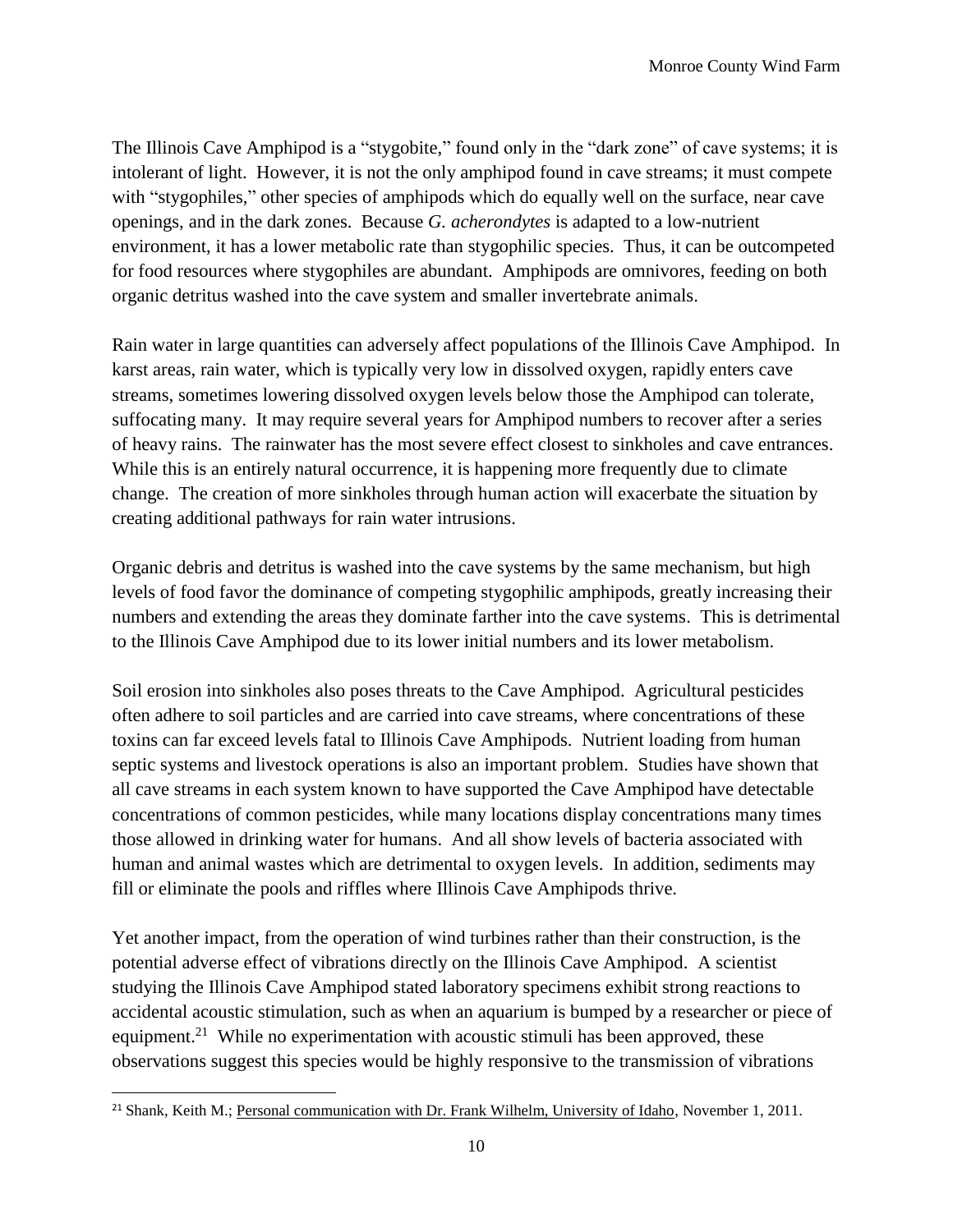through bedrock. Sustained agitation during prolonged wind energy generation could render habitat untenable, and even result in the exhaustion and death of individual amphipods through sustained stress. Such "noise" could also interfere with the ability of Amphipods to locate invertebrate prey.

The potential exists for the construction and operation of large wind turbines – which may open new sinkholes, enlarge existing sinkholes, or alter the configuration of cave passages – to diminish populations of the Illinois Cave Amphipod to the point natural events beyond human control, such as extended heavy rainfalls, may result in its extinction.

Three species of bats listed by both the federal government and the State of Illinois make use of the cave systems in the project area, as well as non-listed species being evaluated for listing.<sup>22</sup> The endangered **Gray Bat**, *Myotis grisescens*, is a true "cave bat," using caves for roosting yearround, although different caves or different parts of caves may be used at different times, for bachelor and maternity colonies or for hibernation. The endangered **Indiana Bat**, *Myotis sodalis*, and the threatened **Northern Long-Eared Bat**, *Myotis septentrionalis*, primarily use caves for hibernation during the winter, although some male bats may remain in the vicinity all year and continue to use parts of the caves during the summer.

Hibernating bats may not be sensitive to turbine vibrations, but few, if any, wind turbines have been built near important hibernation sites. It is well-known that human visitation during hibernation periods is very detrimental to hibernating bats because arousal consumes precious calories needed to survive until spring. But these disturbances are due to light, disturbed or altered air flows, and higher-frequency noises; the low-frequency vibrations from turbines may not be as disruptive absent these other factors.

Each bat species has very specific temperature and humidity tolerances for hibernation; the parts of a cave which will serve their purposes depends a great deal on air flow in the cave, which affects both parameters. The Department recently spent over \$20,000 to remove 2,500 cubic feet of debris and sediment<sup>23</sup> which blocked 90% of the entrance to Foglepole Cave, thereby restoring airflow to maintain suitable conditions for bat hibernation.

Constructing and operating large commercial wind turbines above the cave systems risks causing physical changes to cave structure which could render large areas of the caves unsuitable as bat habitat by altering air flow and temperature, and might may even result in some areas becoming inaccessible.

<sup>22</sup> The U.S. Fish & Wildlife Service is currently evaluating whether to list the **Little Brown Bat**, *Myotis lucifugus*, and the **Tri-Color Bat**, *Perimyotis subflavus*.

<sup>&</sup>lt;sup>23</sup> This is an example of the amount of debris which can flow into a sinkhole from surrounding land which is not managed to prevent it. The former farm fields around this cave entrance have now been converted to grassland, which has greatly reduced debris flow into the sinkhole.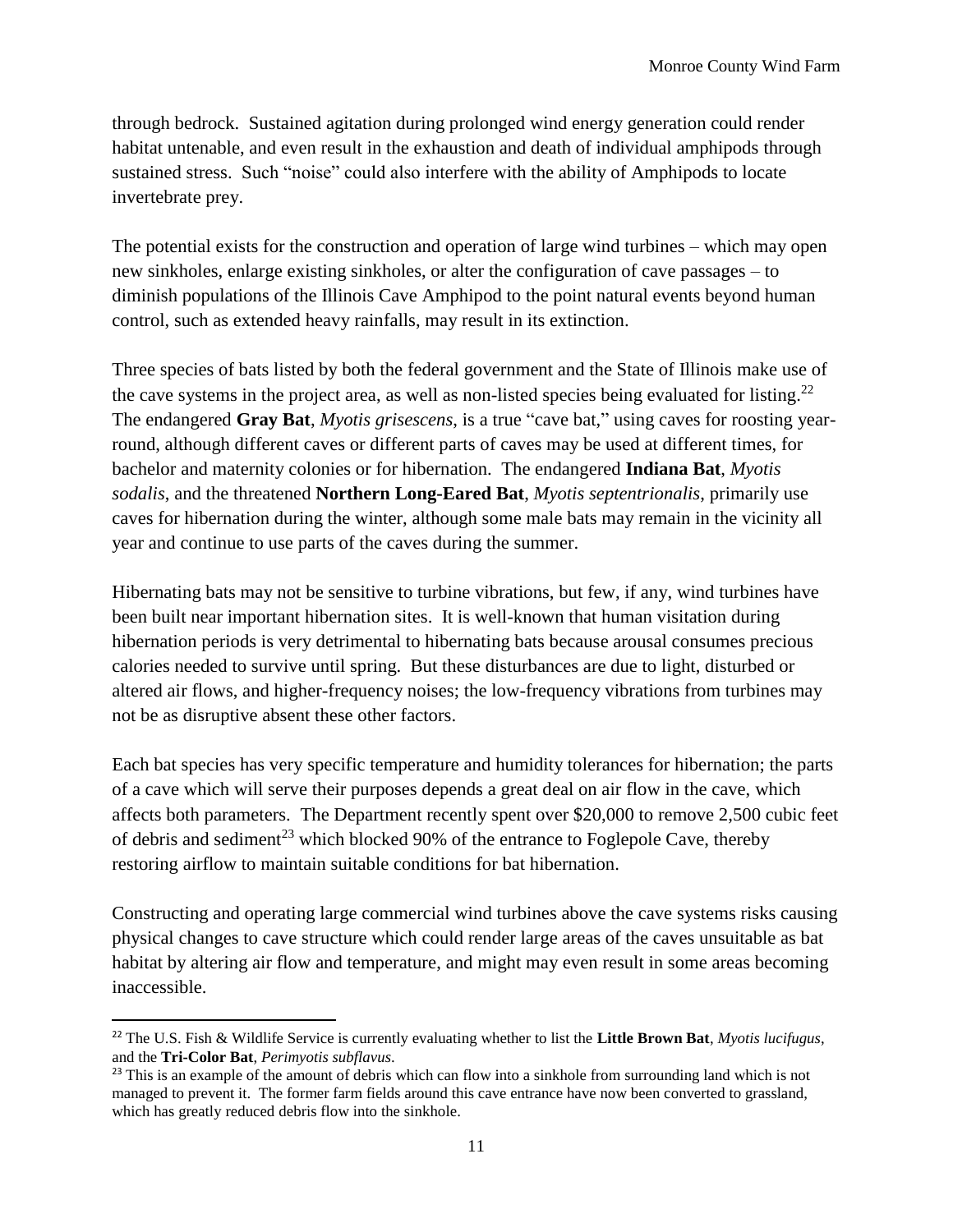The **Madonna Cave Springtail**, *Pygmarrhopalites madonnensis*, listed by the State as endangered, is unique, so far as is known, to Madonnaville Cave, near Monroe City. Another "dark zone" denizen, it is a six-legged creature known as a hexapod; it is not an insect because it lacks a thorax, having only a head and abdomen. Springtails possess a posterior appendage which snaps open when the animal is disturbed, catapulting themselves many bodylengths away, an unusual mechanism for escaping predators. Like other deep cave creatures, it feeds on organic detritus washed in from the surface. Scientists have captured it baiting traps with limburger cheese, suggesting an ability to detect and follow chemicals which produce odors. As with the Illinois Cave Amphipod, the potential effects of constant stimulation from wind turbine vibrations are a matter of speculation, but they will not be beneficial and are likely to be adverse.

The Illinois Environmental Protection Agency (IEPA) has delineated and designated three Class 3 Special Resource Ground Water basins<sup>24</sup> in which many of the caves supporting these species are found: the **Pautler Class 3 Ground Water**; the **Armin Krueger Speleological Area Class 3 Ground Water**; and the **Foglepole Cave Class 3 Ground Water**. These caves are also found within Illinois Natural Areas Inventory (INAI) Sites designated by the Department: the **Pautler-Annbriar Karst System INAI Site**; the **Frog Karst System INAI Site**; the **Madonnaville Cave INAI Site**; the **Renault Karst Area INAI Site**; and the **Renault Cave System INAI Site**. The proposed wind energy facility would be constructed above significant portions of all three ground water systems. The IEPA designation creates a potential civil liability for anyone who diminishes or degrades ground water in these systems. Both the construction and operation of wind turbines pose this risk.

Several portions of these important cave systems have been voluntarily dedicated to the State by their owners as Illinois Nature Preserves, endowing them with legal protection from damage or destruction.<sup>25</sup> State law enjoins local governments to avoid planning actions which will adversely affect Nature Preserves. 26 Among these are the **Paul Wightman Subterranean Nature Preserve**, which protects several hundred acres of Foglepole Cave *below* the ground surface, and the adjacent **Foglepole Cave Nature Preserve**, owned by the Department of Natural Resources, which protects a major cave entrance. The privately-owned **Armin Krueger Speleological Nature Preserve** is located less than two miles from the project area, but within range of vibration effects. Due to the extent of the cave systems beyond the boundaries of these

<sup>&</sup>lt;sup>24</sup> Designations are made pursuant to Title 35 Illinois Administrative Code Part 620.230 and create potential civil liability for persons polluting or diminishing such ground waters.

<sup>&</sup>lt;sup>25</sup> Willful damage or destruction, including the disturbance of any animal, within a Nature Preserve is a Class A Misdemeanor. Violators are also subject to civil penalties of up to \$10,000 per day. *Illinois Natural Areas Preservation Act* [525 ILCS 30/23; 30/22].

<sup>&</sup>lt;sup>26</sup> "All public agencies shall recognize that the protection of nature preserves, buffer areas and registered areas is the public policy of the State and shall avoid the planning of any action that would adversely affect them." [525 ILCS 30/17].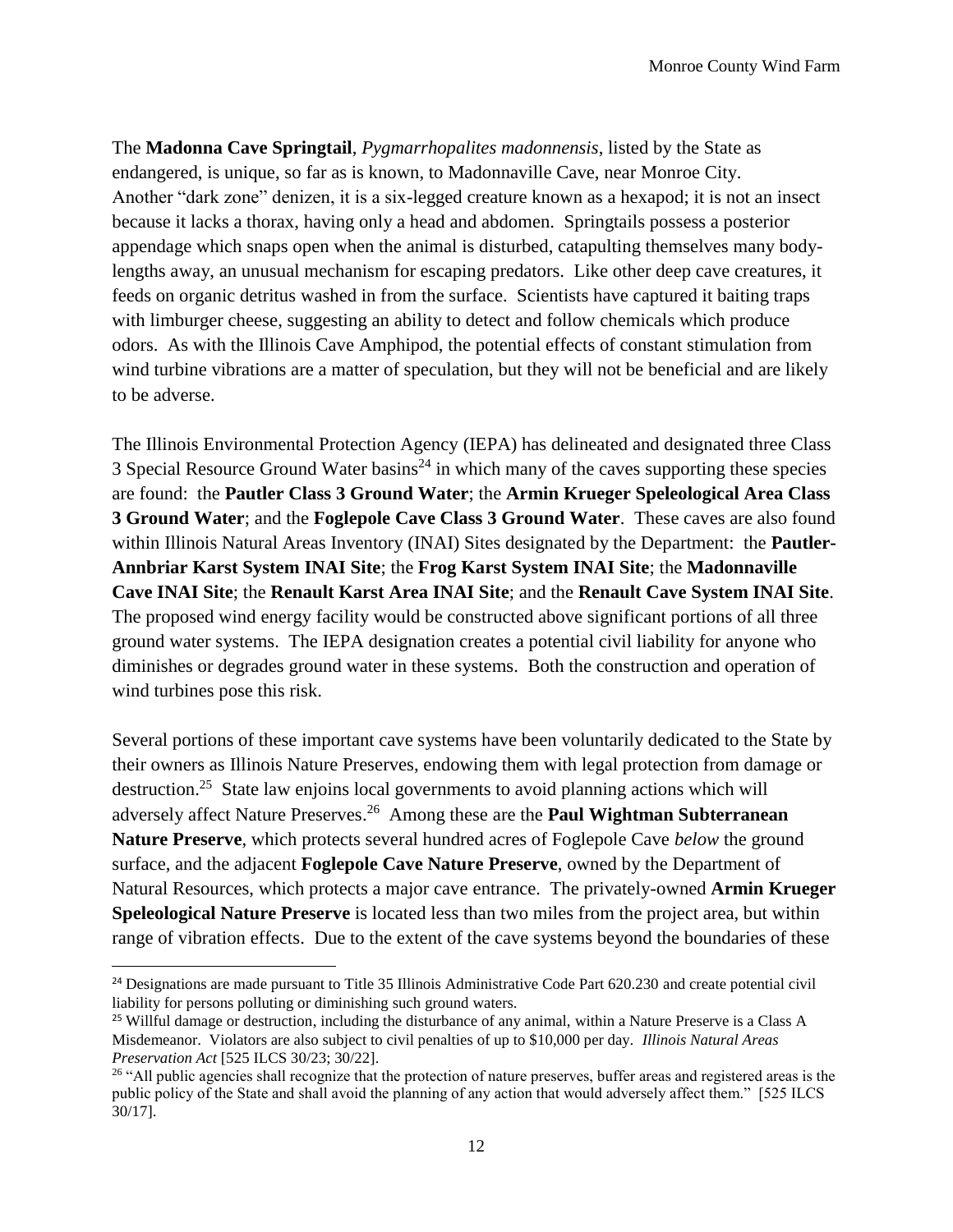Nature Preserves, conditions within these Preserves could be adversely modified by the construction and operation of the proposed action, even at a distance.

Nearby are the **Illinois Caverns State Natural Area** and the **Annbriar Karst State Natural Area**, both owned by the Department of Natural Resources, which although not dedicated as Nature Preserves are yet entitled to protection under the *State Parks Act* [20 ILCS 835].<sup>27</sup> While neither site lies inside the proposed project area, these cave systems can be expected to experience some effects from the operation of the wind energy facility; both support federallylisted and State-listed endangered species which require cave habitats.

### **Nature Preserves, Land & Water Reserves, Natural Heritage Landmarks, and INAI Sites**

The Department routinely seeks a setback of one mile for wind turbines near dedicated Illinois Nature Preserves and Land & Water Reserves. Within a Nature Preserve, all aspects of the environment are protected: air, land, and water resources; all plants and animals; and all natural or manmade objects. Within a Land & Water Reserve, many activities otherwise prohibited in a Nature Preserve are allowed, and only plants and animals listed as endangered or threatened receive the strongest protection. A Natural Heritage Landmark denotes a contractual relationship between the land owner and the Illinois Nature Preserves Commission aimed at the restoration of natural communities and ecosystems within the Landmark; many Landmarks eventually become Land & Water Reserves or Nature Preserves. A landmark designation does not confer legal protection to the designated area.

Utility-scale wind turbines pose several potential adverse modifications to conditions within a dedicated, registered, or landmarked area:

- The visibility of wind turbines from a great distance compromises a visitor's ability to visualize the pre-settlement conditions of Illinois, one of the values cited by the General Assembly in creating the Illinois Nature Preserves System.
- Wind turbines create an audible intrusion among the natural sounds to be heard. Turbines are designed to have a sound impact no greater than 40 decibels at 1,000 feet from the nacelle. While this level generally complies with Illinois Pollution Control Board regulations for noise pollution, those rules were never intended to protect the auditory integrity of a natural area and do not address ultra-low frequency sounds, those generated by turbines which are most likely to travel the greatest distance. Often compared to the sound of a refrigerator or dishwasher, a sound level of 40 decibels does not represent silence.
- Depending on distance, bearing, and intervening obstacles or terrain, wind turbines cast moving shadows when illuminated by the sun or moon; such shadows are often termed

<sup>&</sup>lt;sup>27</sup> It is a Class B Misdemeanor to break, injure, or destroy any natural object in a State Park. [20 ILCS 835/6].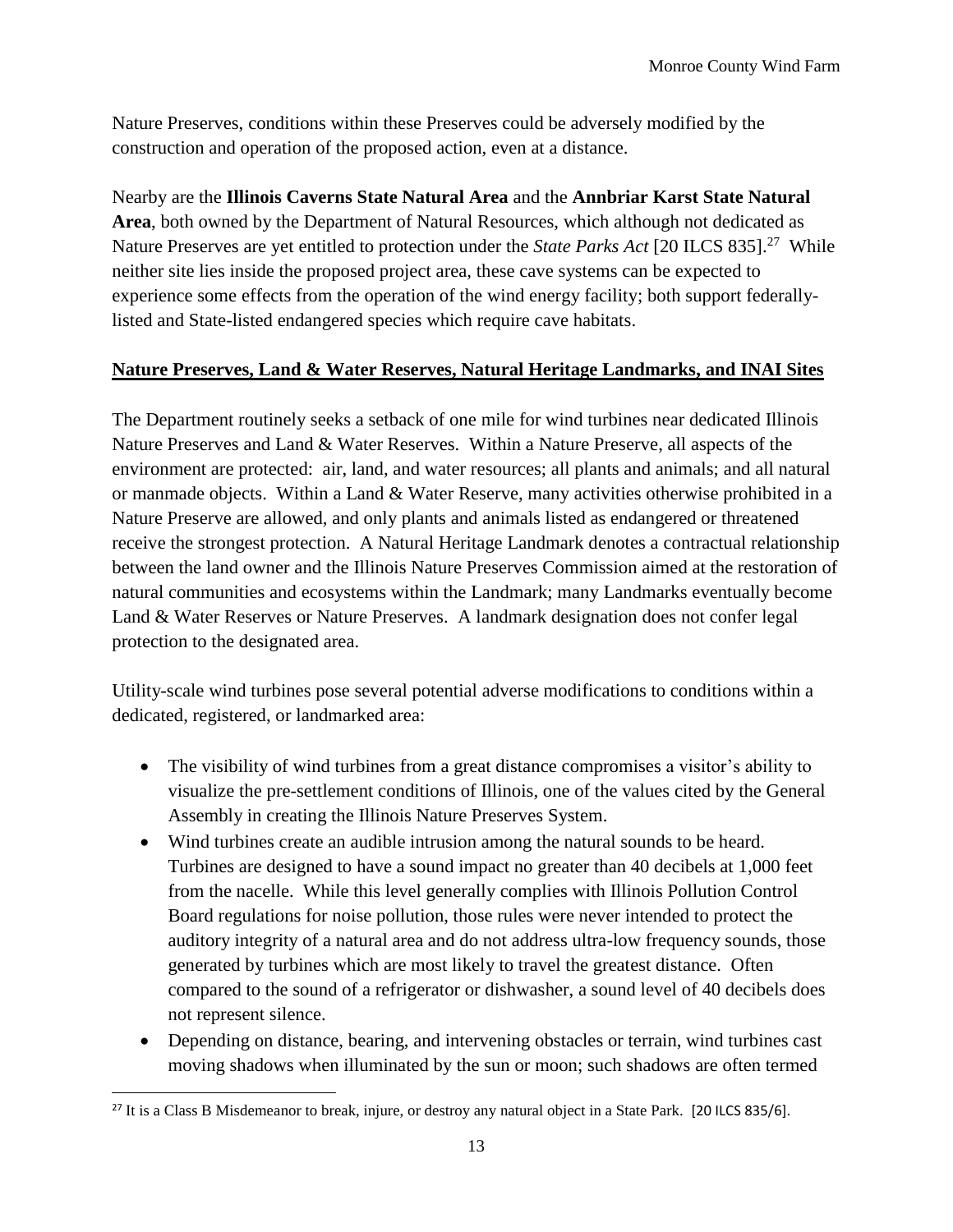"flicker" for the strobing effect created. Existing computer models can predict the theoretical location and duration of shadows cast by the sun, but they do not account for atmospheric diffraction or diffusion, nor for shadow intensity. Because "flicker" is often considered only a nuisance during daylight for people living nearby, no such models exist for lunar illumination or shadows. A lunar model would also be far more complex, since it must account for phases, which are not a factor for sunlight. As the sun rises from or sets toward the horizon, shadows may theoretically extend more than one mile, depending on the maximum blade tip height.

• It is now clear that turbines produce seismic waves transmitted through soils and waters which are measurable at distances up to nine miles. Like other waves, their strength typically diminishes with distance.

While visibility, noise, moving shadows, and seismic vibrations are unlikely to directly adversely affect plants, they have the potential to adversely affect wildlife in the protected natural communities. Plants can be indirectly affected when the balance among wildlife species is disturbed. In a case from New Mexico, when the noise from a pipeline pumping station prevented avian predators from locating prey, the resulting rodent population explosion suppressed all pine tree reproduction in the area due to seed predation pressure.<sup>28</sup>

To the extent these turbine effects mimic "normal" threats, such as potential predators, they elevate levels of metabolic stress, which can depress overall fitness, and may interfere with feeding, hunting, breeding and other behaviors. Noise can interfere with finding prey or finding mates. In extreme cases, animals can be displaced from otherwise suitable habitat. No such effects are currently known to occur at distances exceeding one mile from a turbine, but few efforts have been made to study them at such distances.

Many dedicated, registered, and landmarked areas exist near the proposed project area. Within one mile west of the project area, on the bluffs and in the bluff forests, from north to south, they include the **Salt Lick Point Land and Water Reserve,** the **Illinois Ozarks Nature Preserve**; the **Martha and Michelle Prairies Land and Water Reserve**; the **Potato Hill Natural Heritage Landmark**; the **Luella Schaefer Memorial Hill Prairies Land and Water Reserve**; the **White Rock Land and Water Reserve**; the **White Rock Nature Preserve**; **Harry's Prairie Natural Heritage Landmark**; the **Fults Hill Prairie Nature Preserve**; and **Angela's Prairie Land and Water Reserve**. Located slightly beyond one mile are the **Angela's Prairie Natural Heritage Landmark**; the **Brickey-Gonterman at Renault Bluffs Land and Water Reserve**; the **Brickey-Gonterman Memorial Hill Prairie Nature Preserve**; and the **William A. DeMint Memorial Hill Prairie Nature Preserve**.

l

<sup>&</sup>lt;sup>28</sup> Francis, et al.; Noise Pollution Alters Ecological Services: Enhanced Pollination and Disrupted Seed Dispersal; Proceedings of the Royal Society B: Biological Sciences; March 21, 2012.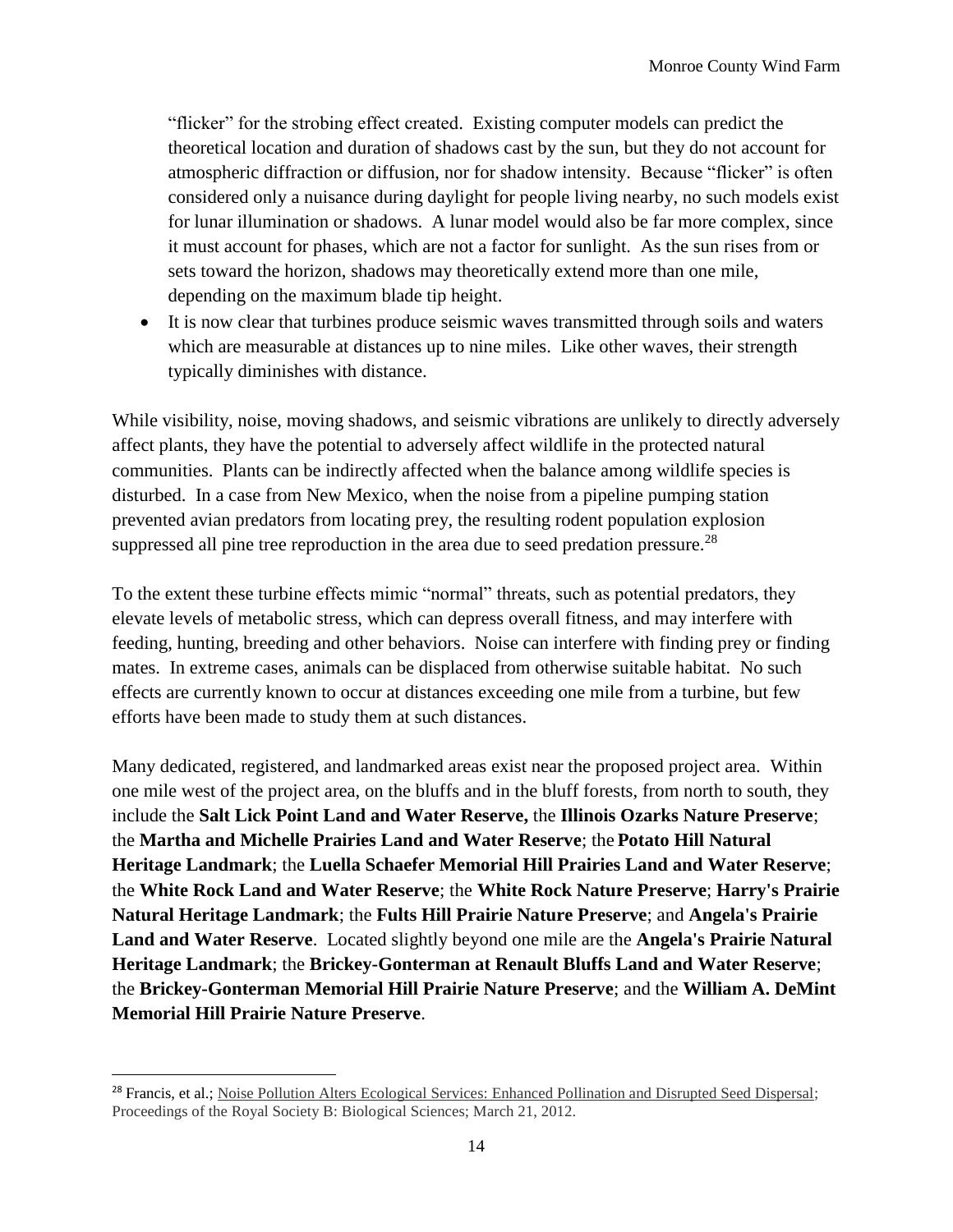The Nature Preserves associated with subterranean resources were noted earlier, but several other protected areas lie on the east side of the project. These include the **Horse Creek Glade Natural Heritage Landmark** and the **Storment Hauss Nature Preserve.**

Each of these dedicated, registered, or landmarked properties provides essential habitat for multiple endangered or threatened species of plants and animals. All will be affected to some degree by construction and operation of the proposed action, which in some instances could result in legal jeopardy for the project's operator.

#### **Rotor-Blade Collisions - Birds**

Wildlife deaths due to collisions with moving rotor blades stand high in the public's perception of the effects of wind turbines.

Experience in Illinois to date indicates that, although several thousand birds may be killed annually, these losses are spread over hundreds of species, so that very few species experience losses which threaten their populations. All such birds are protected from deliberate destruction by the federal *Migratory Bird Treaty Act* (MBTA), but this statute does not penalize incidental taking of migratory birds. Eagles are protected by the federal *Bald and Golden Eagle Protection Act* (BGEPA), while species which are listed as endangered or threatened are protected by the respective federal and state endangered species laws.

Generally, a single turbine in Central Illinois may kill half a dozen birds annually, but no Central Illinois wind energy facility is located near the Mississippi River, as this one would be, nor deploys turbines of the height contemplated in Monroe County. Migratory birds following the Mississippi River stop to rest in the forested bluffs along the River, and this would place them in very close proximity to the proposed wind turbines. Most birds killed at turbines are night migrants, which usually fly much higher than wind turbines reach; it is when they are seeking to roost and when they depart for the next leg that they are most at risk of collision, and the juxtaposition of these turbines with the bluff forests could produce high rates of mortality.

At one time, the Department and the Fish and Wildlife Service were considering a siting guideline which recommended not siting turbines within ten miles of the Mississippi River; no guideline was issued at the time for lack of data to support it and the issue has not been revisited, since it hasn't arisen. The entire area of this proposed action lies within ten miles of the Mississippi River.

Some conservation organizations have suggested wind turbines should not be allowed to operate during bird migration seasons but, because the migration seasons for each species occur over many months, this would mean there would be only a few weeks in the summer or winter during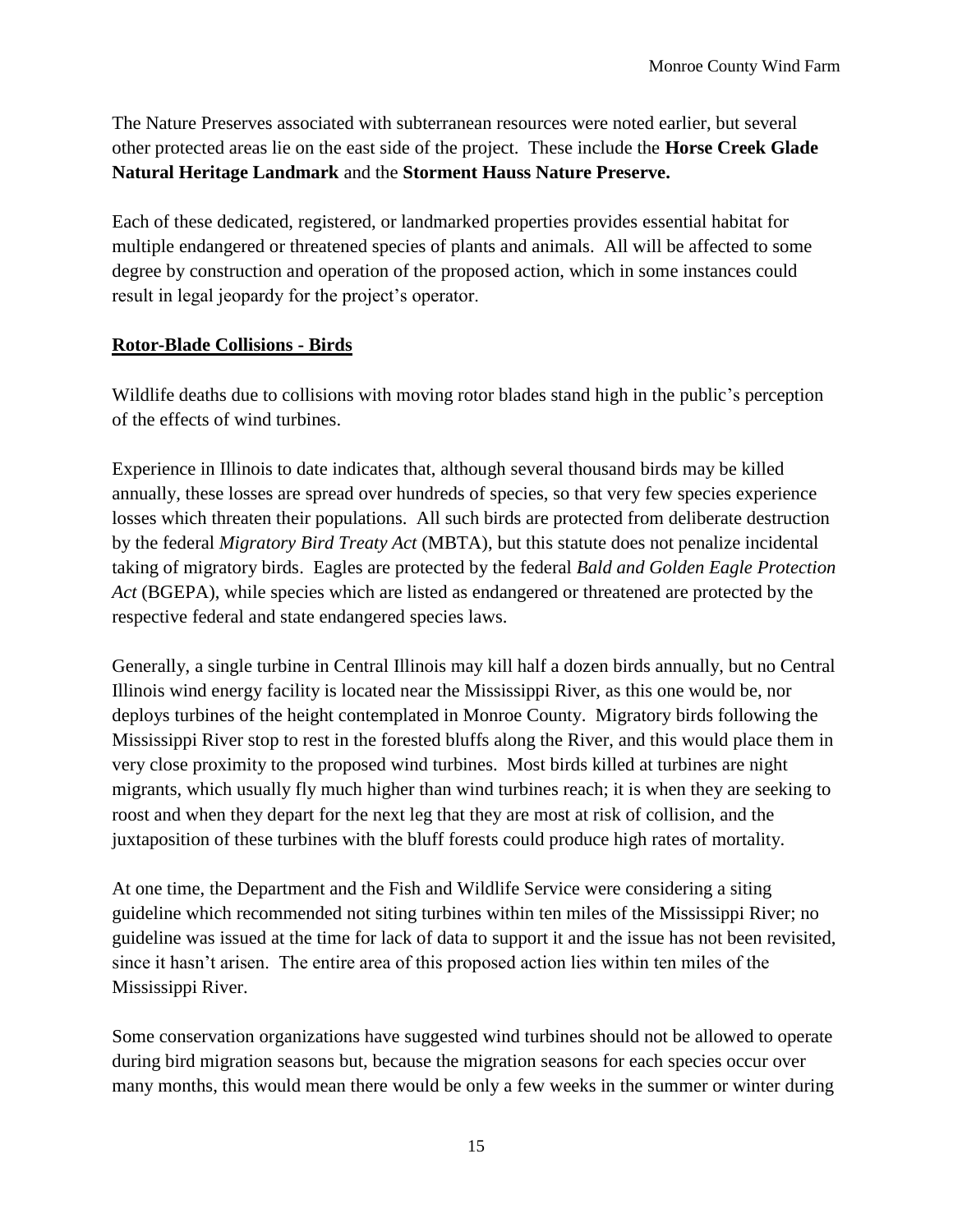which turbines could operate. Most turbine mortality to migratory birds involve passerine songbirds, and migration periods for these species are more concentrated. For Monroe County, spring migration occurs in late April and much of May, and again in September and part of October.<sup>29</sup>

To date, the tally of **Bald Eagles**, *Haliaeetus leucocephalus,* killed by wind turbines in the continental United States stands at about 18, a figure much lower than road-killed Eagles in even a single state such as Michigan. None of these wind turbine losses have occurred in Illinois. However, hundreds of **Golden Eagles**, *Aquila chrysaetos,* have died at wind turbines in the Far West. Differences in their natural history account for the much higher toll among Golden Eagles. Golden Eagles are rarely seen in Illinois as far south as Monroe County, and then only in the winter. Bald Eagles, by contrast, may be present year-round.

Wind turbines within ten miles of a Bald Eagle nest or night roost are deemed to pose a risk of collision. Eight locations important to Bald Eagles are known to exist within ten miles of the proposed project area. Four of these are night roosts which host wintering Bald Eagles; and four locations represent active nests. All are located on the Mississippi River floodplain. Kidd Lake Marsh State Natural Area, along Bluff Road, supports a large winter roost of Bald Eagles about two miles from the proposed project area. The extent of Eagle use of the areas above the bluffs is unclear.

The Illinois population of Bald Eagles continues to expand at a rapid rate, and new pairs are colonizing sites, even in cities, which would have been avoided in the past. The Department believes the risk this facility poses to Bald Eagles is moderate. The protection of Bald Eagles is a federal responsibility, and the applicant should discuss its proposal with the United States Fish & Wildlife Service.

Only six individual birds<sup>30</sup> listed as endangered or threatened by Illinois have been documented as injured or killed by wind turbines. Four of them were threatened **Black-Billed Cuckoos**, Coccyzus erythropthalmus.<sup>31</sup> No members of these species were known to occur in the vicinity of these operations, illustrating the difficulty of anticipating such losses. The deaths of these birds, far from suitable habitat and not necessarily during the migration season, are puzzling.

 $^{29}$  This conclusion is drawn from analysis of data compiled in E-Bird, a widely-acclaimed database maintained by Cornell University's Laboratory of Ornithology.

<sup>&</sup>lt;sup>30</sup> Apart from the Cuckoos, an Osprey was injured in McLean County 2007, but recovered, and a Black Rail was killed in 2016 in Henry County. These were considered isolated random occurrences unlikely to be repeated at those facilities.

<sup>&</sup>lt;sup>31</sup> These four Cuckoo losses occurred at two wind energy facilities located on opposite sides of the State; each facility reported one mortality in successive years, and each facility has since sought and received an Incidental Take Authorization from the Department. Pursuant to the *Illinois Endangered Species Protection Act*, the Department may authorize taking that is otherwise prohibited which occurs due to a lawful activity, provided the taking will not jeopardize the survival or recovery of the species. 520 ILCS 10/5.5. These Authorizations were #139 and #140.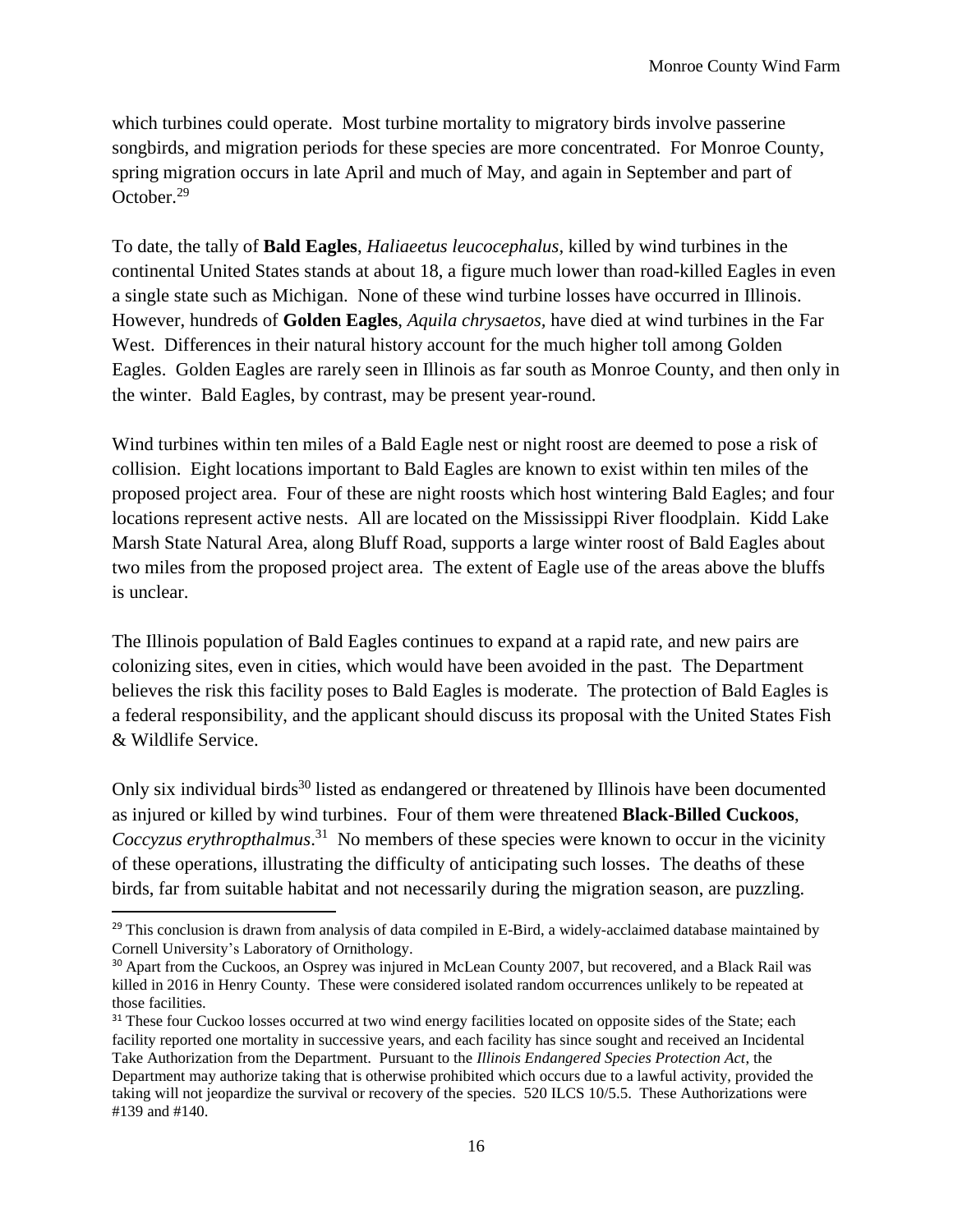But deaths in consecutive seasons are sufficient to establish continuing risk. A breeding record for this species, unusual so far south, is present in the bluff forests adjacent to this project footprint, and this may indicate that a higher risk exists for this project of taking this species through collision.

The other State-listed bird with a nearby record is the threatened **Cerulean Warbler**, *Setophaga cerulea*, <sup>32</sup> which also breeds in the bluff forests adjacent to the project. Other species of warbler are often found beneath wind turbines, but to date dead or injured birds of this species have not been found. It is unlikely this means Cerulean Warblers are not at risk. The fact breeding birds use this locality suggests they will have a longer exposure to collision than do migrants. However, Cerulean Warblers forage primarily in deep forest canopies, and this habit may reduce collision risk for this species.

The Department does not believe any effective means exists to reduce the risk of avian collision with turbine blades. Poor visibility was thought to be a factor, and many early turbine installations painted rotors with various designs and colors intended to make them more visible to birds at a distance, both by day and by night. However, this has not been effective because the speed at which avian brains can process images is slower than blade movement, so that a bird close enough to collide with a blade cannot see it, regardless of lighting or color.

The most common recommendation is to avoid siting turbines near areas where birds concentrate. There are few such areas in Illinois, but the bluff forests of Monroe County are among them.

#### **Rotor-Blade Collisions - Bats**

l

Wind turbines take a far greater toll on bats than on birds. Utility-scale wind turbines in the 1.5/1.6 MW class in Central Illinois, when operated normally throughout the year, kill an average of 15 bats per year. Because turbines in the 4.2 MW class begin operations at lower wind speeds (3.0 meters per second) and have larger rotor diameters, they can be expected to kill higher numbers of bats unless measures are taken to reduce bat mortality.

The vast majority of bats killed by wind turbines belong to three non-listed species of migratory "tree" bats, so-called because they do not hibernate, migrating south for the winter. While proportions vary, it is not unusual for 90% or more of bats killed at an Illinois wind facility to be comprised of **Hoary Bats**, *Lasiurus cinereus*; **Silver-Haired Bats**, *Lasionycteris noctivagans*, and **Eastern Red Bats**, *Lasiurus borealis*. Losses for these long-lived species are already so severe that experts are estimating they will all be listed as endangered by mid-century, even if no

<sup>32</sup> This species appears in the State List as *Dendroica cerulea*, but the scientific community recently assigned the species to a different genus.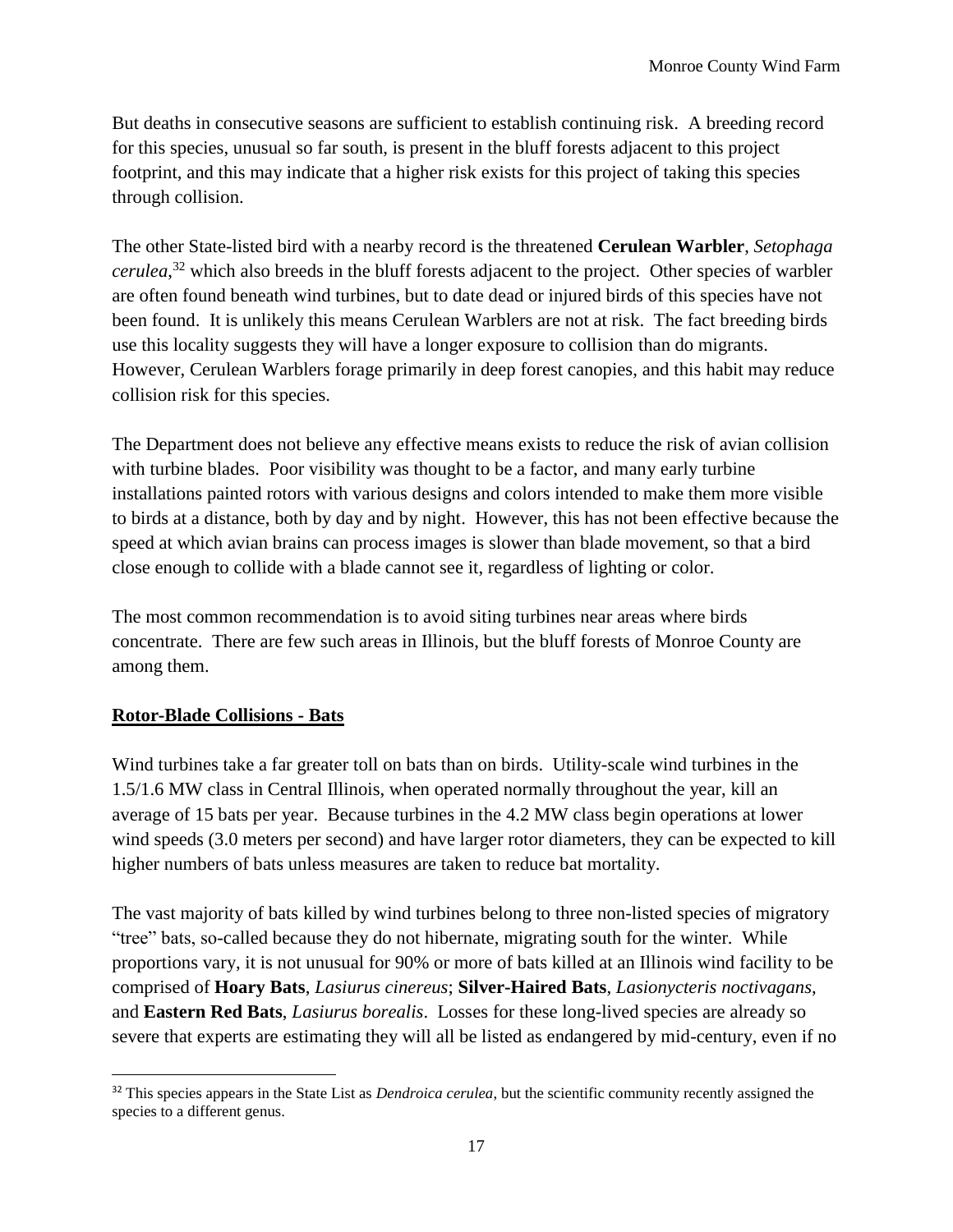more turbines were to be built after 2014. Since wind energy facilities are expanding rapidly, conservation of these species will become increasingly important. (These bats do not suffer losses from White-Nose Syndrome, a disease to which only cave-hibernating bats are exposed.)

The federally-listed and State-listed endangered or threatened bats whose ranges include Monroe County belong to the *Myotis* genus: the endangered **Gray Bat**, *Myotis grisescens*, the **Indiana Bat**, *Myotis sodalis*, and the threatened **Northern Long-Eared Bat**, *Myotis septentrionalis*. A fourth but non-listed species, the **Little Brown Bat**, *Myotis lucifugus*, also occurs in Monroe County. These bats hibernate in mines and caves, where the White-Nose fungus poses an everpresent threat. Two other non-listed cave-hibernating species are also present: the **Tri-Color Bat**, *Perimyotis subflavus*; and the **Evening Bat**, *Nycticeius humeralis*. While these bats roost and forage generally near and above tree canopies, each species has been tallied as a wind turbine fatality in Illinois, though rarely.

The Little Brown Bat was once Illinois' most common species, followed closely by the Northern Long-Eared Bat, but these species have proven highly susceptible to White-Nose Syndrome, with annual mortality exceeding 90%. Once easily captured in surveys, they are now difficult to find. The Indiana Bat, by contrast, appears to have suffered only an approximate 20% reduction in population numbers due to this disease and has largely recovered. The US Fish & Wildlife Service is studying whether to list the Little Brown Bat and, on December 20, 2017, announced the beginning of an effort to evaluate the listing status of the Tri-Color Bat. *It is likely these species will become federally-listed (and State-listed) at some point during the useful life of this facility if it is built*.

Before the 2013 advent of White-Nose Syndrome (WNS) in Illinois, there had been no reported losses of Indiana Bats or Northern Long-Eared Bats at Illinois wind turbines, and relatively few reports of mortality for the Little Brown Bat, Tri-Color Bat, or Evening Bat.<sup>33</sup> The hunting and habitat preferences of bats account for the great difference in wind turbine mortality between "cave" bats and "tree" bats. Cave-hibernating species prefer to forage just below, just-above, or within the forest canopy; wind turbines are seldom built in proximity to trees. These bats do fly across and over open spaces but tend to stay below 30 meters (100 feet), and even lower, and so are less likely to collide with turbine rotors. By contrast the larger and heavier "tree" bats prefer foraging over open fields, often at higher altitudes and during higher wind speeds. This is especially true in August and September when these species migrate from northern breeding grounds to southern climes where food remains available during the winter.

There is an inverse relationship between wind speed and the number of bats in the air, and which species comprise them. Numerous research studies have shown that if turbine operations are

l

<sup>&</sup>lt;sup>33</sup> The Monroe County Wind Farm might be the first large facility to be constructed within the Illinois range of the Gray Bat.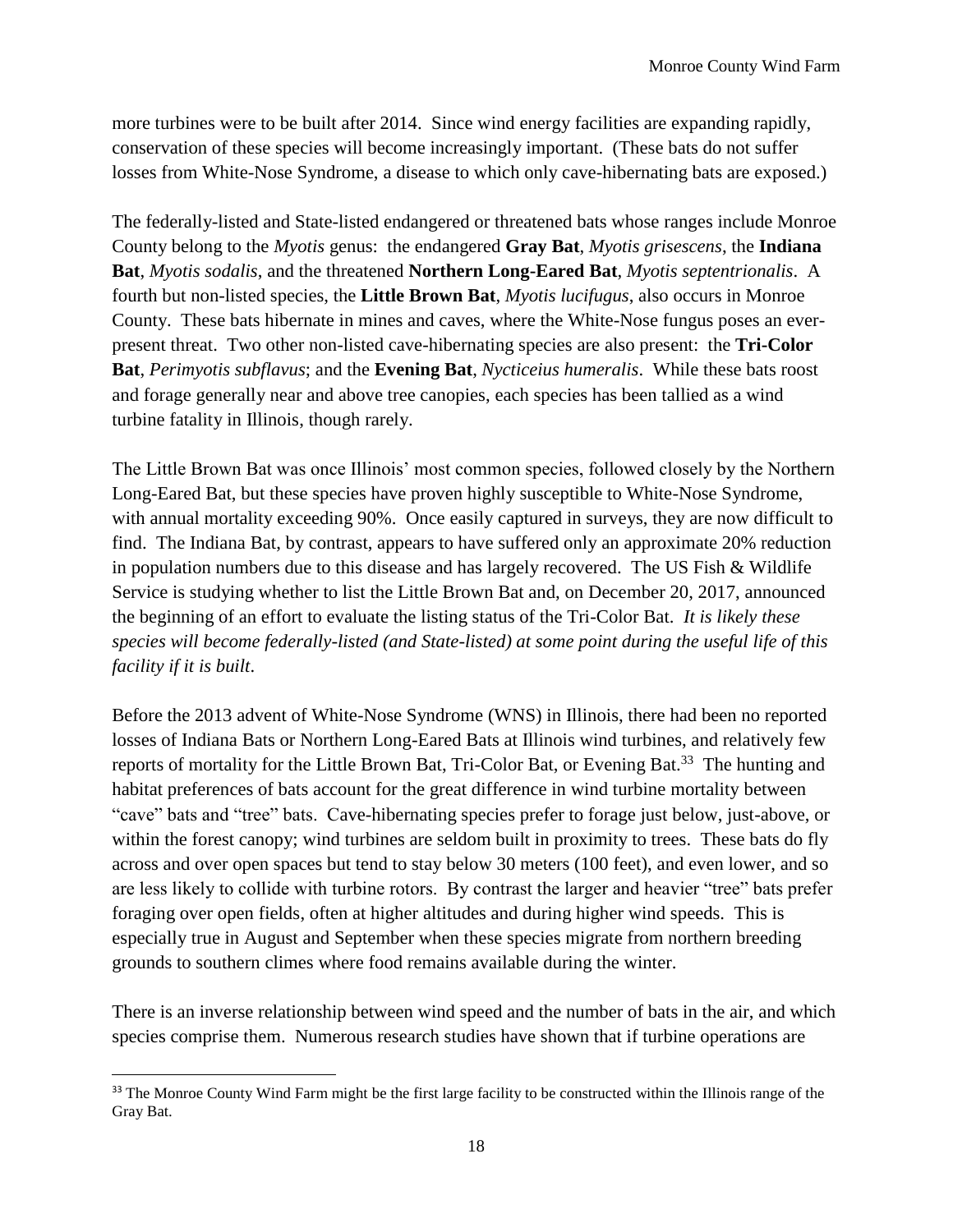initiated at higher wind speeds, total bat mortality can be reduced by more than 50%, and mortality for *Myotis* species by even more. However, the industry trend is to deploy turbines which can begin operations at ever-lower wind speeds, thus making more areas with lesser wind resources viable locations for a wind energy facility and increasing the exposure of bats to collision. Whereas the turbines deployed earlier in Illinois could cut-in at wind speeds of 4.0 or 3.5 meters per second (m/s), the larger more modern turbines proposed for Monroe County do so at 3.0 m/s, increasing bat mortality risk. About 30% of bat deaths occur below cut-in speed if blades are allowed to "free-wheel" when no power is generated.

To date, one Indiana Bat and four Northern Long-Eared Bats have been reported killed at Illinois wind turbines.<sup>34</sup> Each turbine was being operated "normally," that is, in accordance with manufacturers' recommended wind speeds, and all but one of these bats died during the fall migration period, which may begin as early as mid-July and runs through October in most parts of Illinois.<sup>35</sup> Currently, based on experience in this State, the Department is recommending that turbine operations not located near hibernation sites be curtailed below wind speeds of 5.0 m/s between July 15 and October 15 to avoid killing listed bats; this is also the wind speed which reduces total bat mortality of all species by approximately 50% or more. However, unless directed by the local government with jurisdiction, or pursuant to a State or federal Incidental Take Permit,<sup>36</sup> operation of a wind facility in this manner remains voluntary with the facility owner.

The "average" foraging radius from a roost tree for the Indiana Bat is often given as 2.5 miles, but five miles or farther is not unusual, depending on the configuration of local streams and woodlands. In Monroe County, due to the presence of multiple hibernation sites in the numerous local caves and sinkholes, it is known that members of these three species are present in the vicinity all year, not just during breeding or migration periods. Moreover, the distribution of woodlands, caves, and water bodies on the landscape assures that *Myotis* bats will be passing through or among the turbines of this project on a nightly basis throughout the year, except when temperatures fall below  $50^{\circ}$ F.<sup>37</sup>

Turbines in the 4.2 MW class currently available to the U.S. market come in two configurations: those with 136-meter diameter rotors, and those with 150-meter diameters. Standard tower heights for those platforms are 82 meters and 87 meters, although some ability to "customize"

 $\overline{a}$ 

<sup>&</sup>lt;sup>34</sup> Approximately 2,700 commercial utility-scale wind turbines are operating in Illinois.

<sup>&</sup>lt;sup>35</sup> The presence of hibernation sites lengthens the period bats are active in the area.

<sup>&</sup>lt;sup>36</sup> At present, only one wind energy facility in Illinois possesses both a federal and state Incidental Take permit, the Pioneer Trail facility in Ford and Iroquois Counties (Illinois ITA #134). After two years of operating only above 5.0 m/s during the period from August 1 to October 15, no *Myotis* species of bats were killed, and the average mortality per turbine was held to about 7.5 bats per turbine. That facility deploys 1.6-MW GE turbines on 80-meter towers with 82.5-meter rotors, with a lower rotor arc above 38 meters.

 $37\,50\,\text{°F}$  (10 $\text{°C}$ ) is the temperature below which cave bats are in a state of hibernation and thus not are not active outside the cave.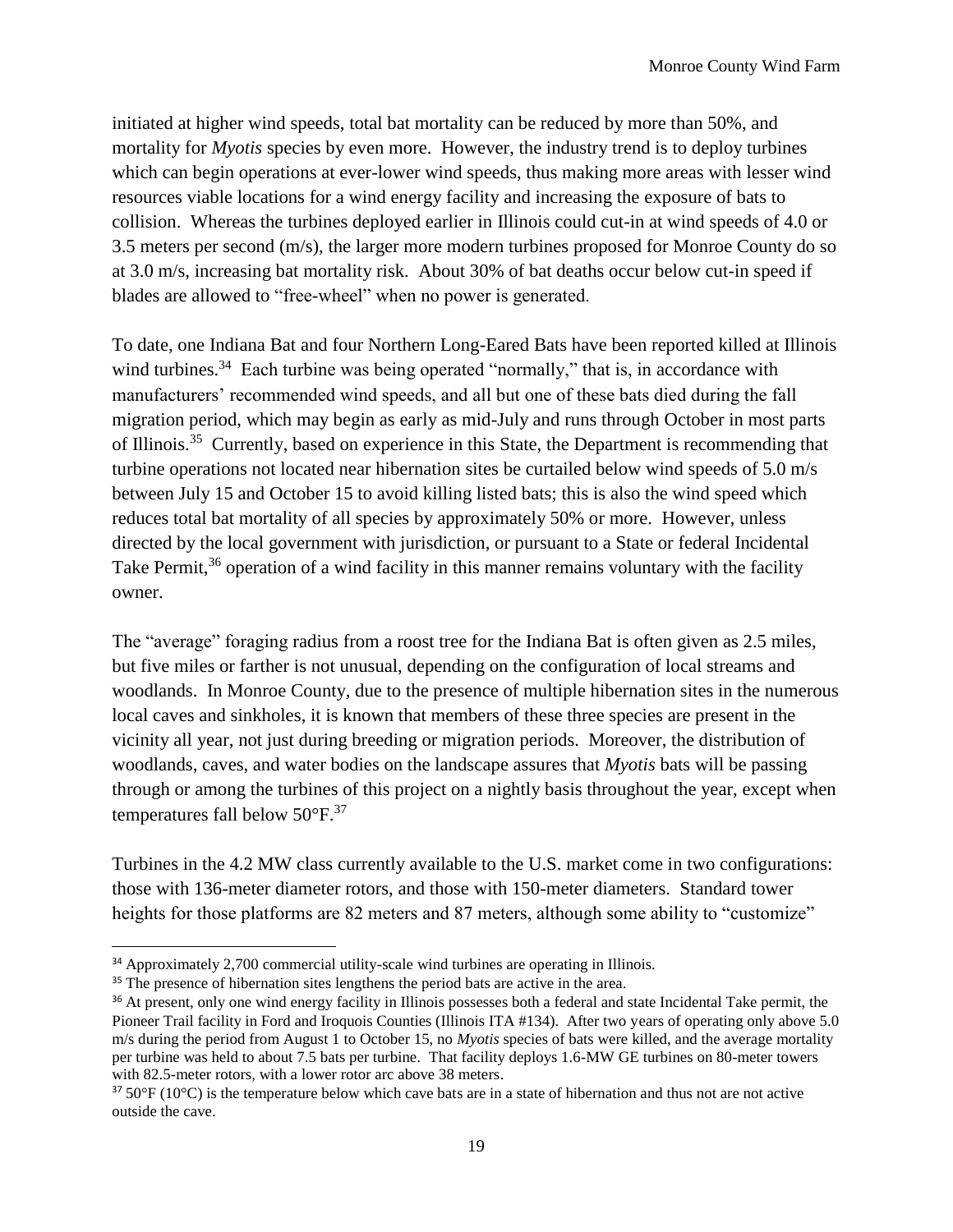tower heights may exist. A 136-meter rotor on an 82-meter tower brings the lower rotor sweep to 14 meters above ground level, well within the 30-meter flight zone of *Myotis* species. Even if 100-meter towers can be crafted for this platform, the lower blade sweep will approach or penetrate the 30-meter altitude. Therefore, this proposal, situated as it is among bat hibernation sites, would pose a much higher risk of taking *Myotis* bat species throughout the year than other Illinois wind energy facilities.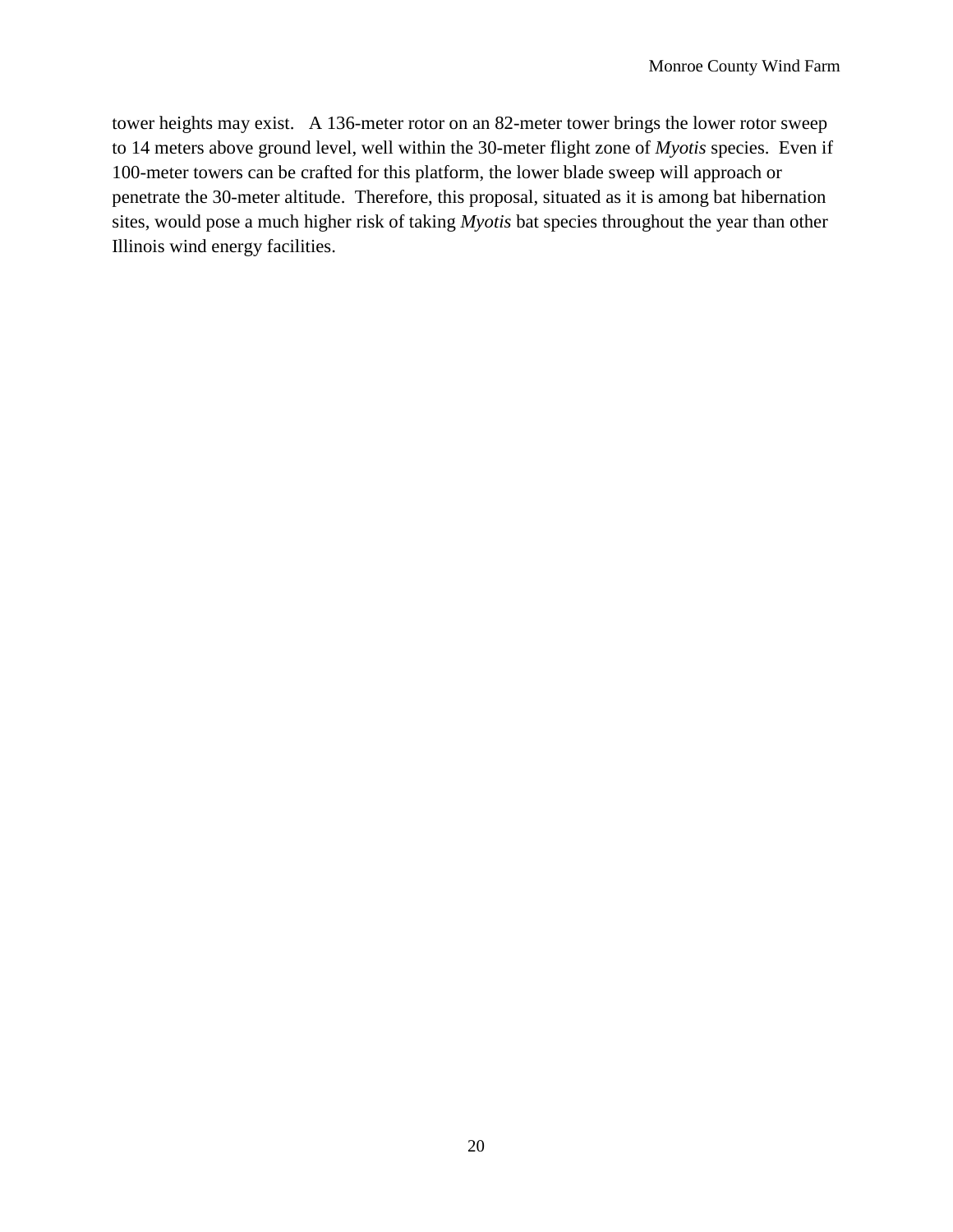## **Terrestrial Species**

Six State-listed endangered or threatened species which live on or near the ground surface and could be affected by wind turbine construction or operation occur in the area. These include four snakes (the endangered **Coachwhip**, *Masticophis flagellum*; the endangered **Great Plains Ratsnake**, *Pantherophis emoryi*; the threatened **Flathead Snake**, *Tantilla gracilis*; and the threatened **Timber Rattlesnake**, *Crotalus horridus*); the **Eastern Narrowmouth Toad**, *Gastrophryne carolinensis*; and the **Common Striped Scorpion**, *Centruroides vittatus*.

These species have the potential to be adversely affected directly (by persecution; crushing by vehicles; stress through shadows or vibration; damage to hibernation sites) or indirectly (blocking migration routes, dispersing prey).

Except for the Flathead Snake, which tends to spend the winter alone, the other three snakes may migrate considerable distances from shared winter dens, moving from the bluffs to either upland prairies or bottomland fields, or may use roughly circular routes of several miles which in the course of a year return them to the vicinity of dens, which are used year-after-year. These movements bring these animals into contact with people and with hazardous obstacles, such as roads.

Being cold-blooded, basking sites are important in the spring and fall. Additional private roads for servicing turbines may offer tempting basking sites where snakes may be crushed by vehicles or persecuted by humans. Shadow-flicker, which simulates the movement of aerial predators, may limit the use of basking sites and raise metabolic stress. Vibrations transmitted through the ground may interfere with the detection of prey or reduce its availability and may interfere with surviving the winter if they stimulate higher calorie consumption. Vibrations may also damage the hibernation den itself.

The Great Plains Rat Snake and the Coachwhip are extremely rare in Illinois and even small losses to their populations may result in extirpation from this State. The relocation of Valmeyer from the floodplain to its new upland location has resulted in the destruction of dens important to Rattlesnakes as well as the loss of numerous individuals through persecution. Most Flathead Snake records are located along Bluff Road, but that likely reflects greater human search effort rather than the snake's preference; this species has also been found in a limestone glade located five miles east of the bluffs.

The Eastern Narrowmouth Toad is broadly distributed in this part of Monroe County, occupying areas extending from the floodplain, through the bluffs, and in and around the numerous sinkholes in the karst areas. The Toad may be stressed by shadows and vibrations, which may reduce its ability to detect and avoid predators.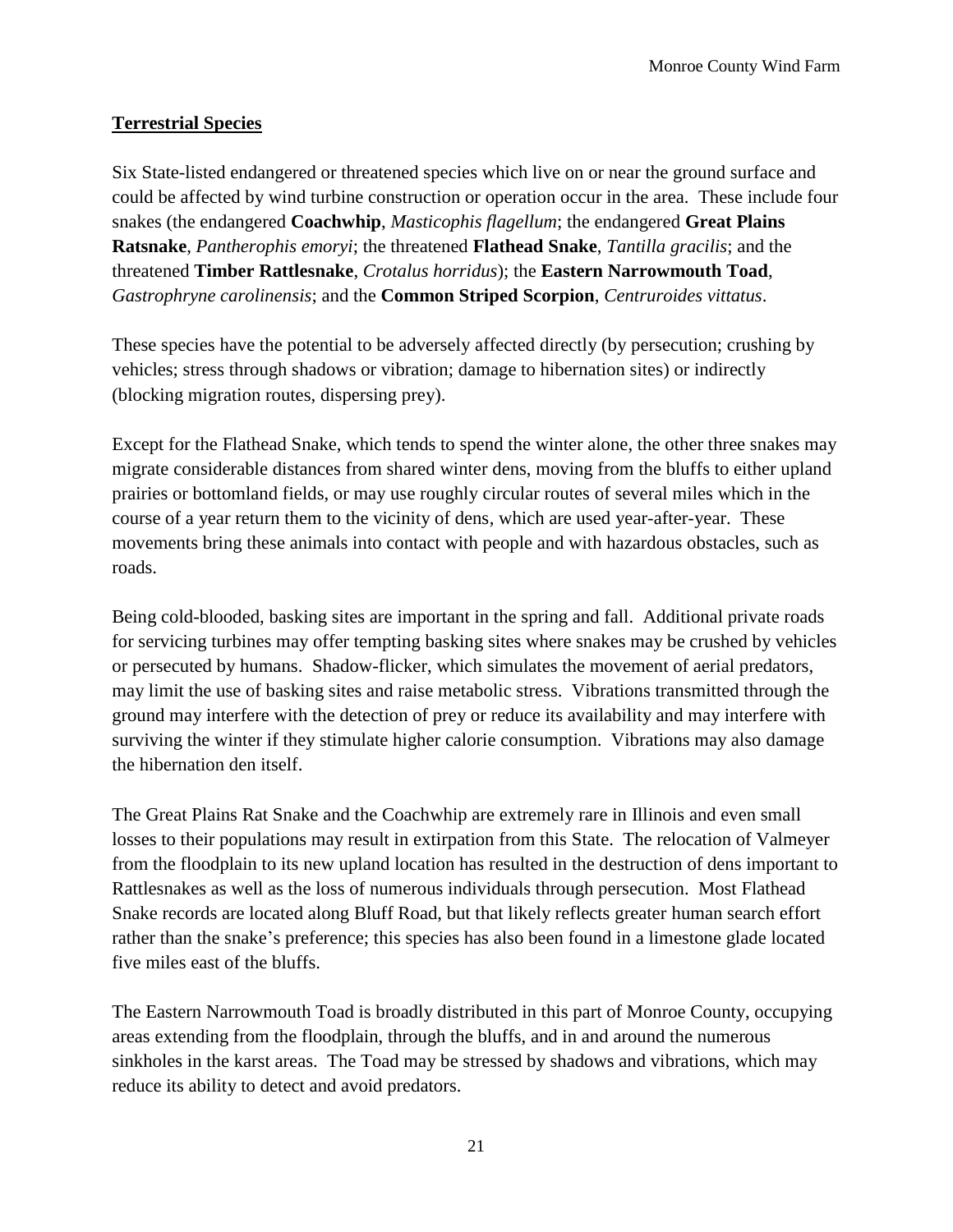The Common Striped Scorpion is known from thirteen locations along and above Bluff Road in Monroe County, but this is where human search effort has been concentrated and does not necessarily reflect its actual distribution. In Missouri, and areas farther west, this species makes extensive use of woodland habitats. It is nocturnal, emerging after dark to forage. The potential adverse effects of vibration and intermittent lighting from aircraft warning lights mounted on the turbines are unknown.

### **State-listed Plants**

This consultation identified three State-listed plant species in the vicinity, none of which is known to occur within the outlined proposed action area. Each is located within a Nature Preserve or Land & Water Reserve and, if affected at all, may be affected only indirectly. However, the proposed action area has not been systematically surveyed for endangered or threatened plants, so there may be species and locations of which the Department is unaware.

Listed plants are the property of the landowner. It is unlawful to "take" (that is, harm in any manner) a listed plant without the express written permission of the landowner. The Department does not have the authority to override the will of the landowner. Thus, the project developer may find it prudent to survey for listed plants on leased properties, or to at least seek the written permission of private landowners to take any listed plants which may occur on their property.

Many Nature Preserves and Land & Water Reserves are privately-owned, but in those areas a landowner does not have sole discretion. Within their boundaries, the permission of the Department of Natural Resources and the Illinois Nature Preserves Commission must also be sought. However, given the nature and character of those properties, it is likely such permission could not be granted.

#### **Conclusion**

Consultation on the part of the Department is closed unless Monroe County desires additional information or advice related to this proposal. In accordance with 17 Ill. Adm. Code 1075.40(h), the County should notify the Department of its decisions on these recommendations in writing: whether it will proceed with the action as proposed; whether it will require modification of the proposed action consistent with the Department's recommendation or otherwise; or whether it will forego the proposed action.

This consultation is valid for two years unless new information becomes available which was not previously considered; the proposed action is modified; or additional species, essential habitat, or Natural Areas are identified in the vicinity. If the action has not been implemented within two